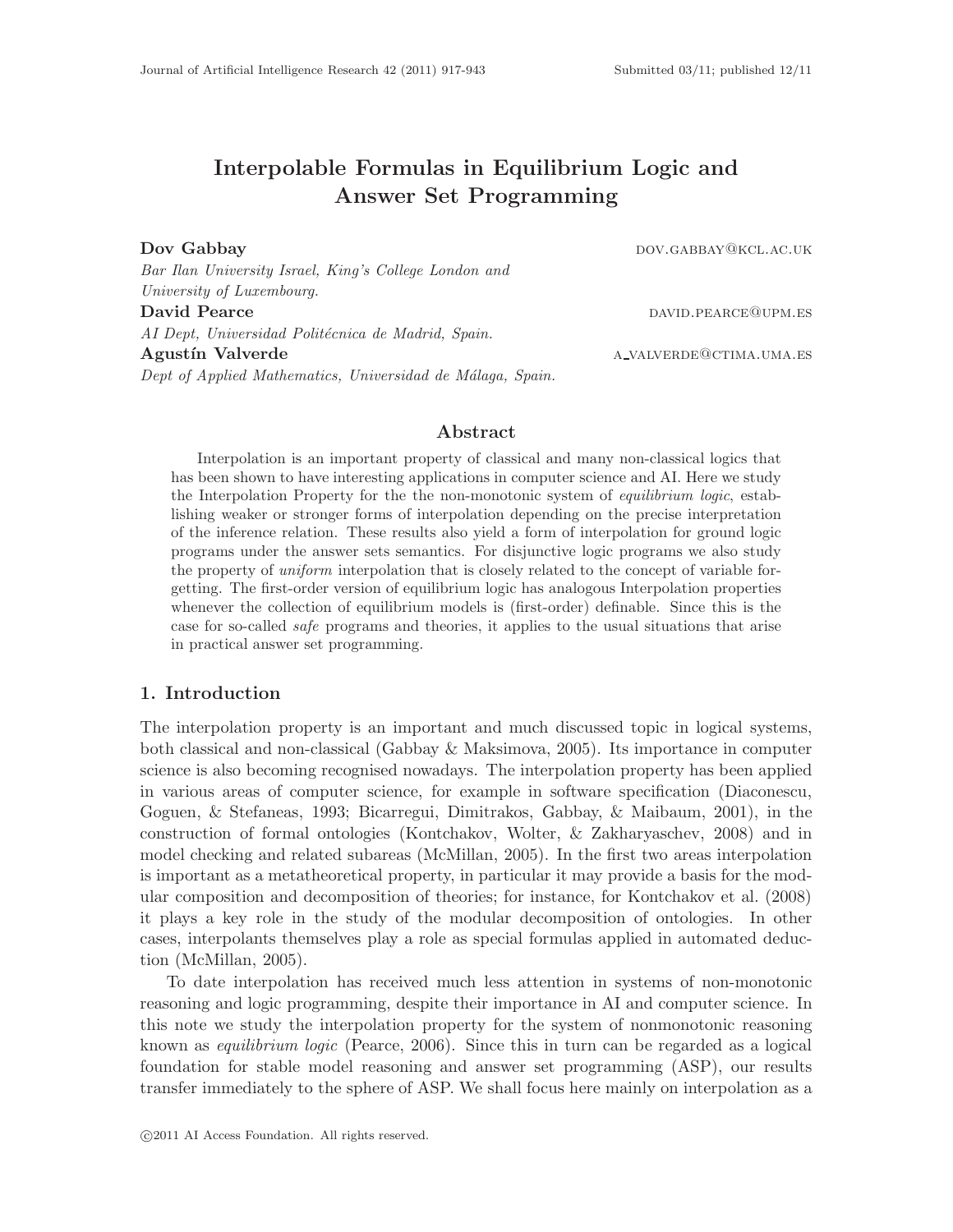metatheoretical property and our primary interest is in establishing this property for certain cases of interest. Although in Section 8 we consider a case where an interpolant (actually a uniform interpolant) is explicitly constructed, we are mainly concerned here with pure existence theorems. Discussion of complexity issues as well as possible applications of the interpolation property in ASP are left to future work. However, it seems likely that, as in the case of studies involving formal ontologies (Konev, Walther, & Wolter, 2009), interpolation may be a useful property for applications of ASP in knowledge representation. In a previous paper (Pearce & Valverde, 2012), the interpolation and Beth properties of the underlying, monotonic logic of ASP were used to characterise strong kinds of intertheory relations. To capture weaker kinds of intertheory relations it may be important to be able to rely on interpolation holding in the extended, non-monotonic logic. We plan to explore this avenue in the future.

To introduce the property of interpolation, let us start with some notation and terminology. Let us assume the syntax of first-order logic with formulas denoted by lower case Greek letters and predicates by lower case Latin letters.

Let  $\vdash$  be a monotonic inference relation and suppose that  $\alpha \vdash \beta$ . An *interpolant* for  $(\alpha, \beta)$  is a formula  $\gamma$  such that

$$
\alpha \vdash \gamma \And \gamma \vdash \beta \tag{1}
$$

where  $\gamma$  contains only predicate and constant symbols that belong to both  $\alpha$  and  $\beta$ . A logic L with inference relation  $\vdash_L$  is said to have the *interpolation property* if an interpolant exists for every pair of formulas  $(\alpha, \beta)$  such that  $\alpha \vdash_L \beta$ . As is well-known, classical logic as well as many non-classical logics possess interpolation.

Suppose now we deal with a non-monotonic logical system with an inference relation  $\sim$ . To express the idea that a formula is an interpolant it will not generally suffice simply to replace  $\vdash$  by  $\sim$  in (1). One problem is that, since  $\sim$  is non-monotonic, it is in general not transitive. Instead, following the idea of Gabbay and Maksimova (2005), we can modify condition (1) and proceed in a two-stage fashion. We make use of the fact that nonmonotonic consequence can be defined in terms of minimal models in some monotonic logical system, say that the consequence relation |∼ is appropriately captured by means of minimal models in a logic L with consequence relation  $\models_L$ . Now suppose that  $\alpha \sim \beta$ . Then as an interpolant for  $(\alpha, \beta)$  we look for a formula  $\gamma$  such that

$$
\alpha \sim \gamma \& \gamma \models_L \beta \tag{2}
$$

where all predicate and constant symbols of  $\gamma$  occur in both  $\alpha$  and  $\beta$ . Since  $\sim$  is to be defined via a subclass of minimal L-models, we already assume that  $\models_L \subseteq \ \mid\sim$ . Moreover we should assume too that  $L$  is a well-behaved sublogic in the sense that  $L$ -equivalent formulas have the same |∼-consequences and that the L-consequences of |∼-consequences are themselves  $\sim$ -consequences (so e.g. from (2) we can derive  $\alpha \sim \beta$ ). In non-monotonic reasoning these last two properties are known as left and right absorption, respectively. Given these conditions, it follows at once from (2) that any formula in the language of  $\gamma$ that is L-equivalent to  $\gamma$  will also be an interpolant for  $(\alpha, \beta)$ . Likewise if  $\gamma$  is an interpolant for  $(\alpha, \beta)$  and  $\beta \models_L \delta$  then  $\alpha \models \delta$  and  $\gamma$  is an interpolant for  $(\alpha, \delta)$ .

Now, to find an interpolant for  $(\alpha, \beta)$  satisfying (2), or to prove that one always exists, we can proceed as follows. We look for an L-formula  $\alpha'$  say, that precisely L-defines the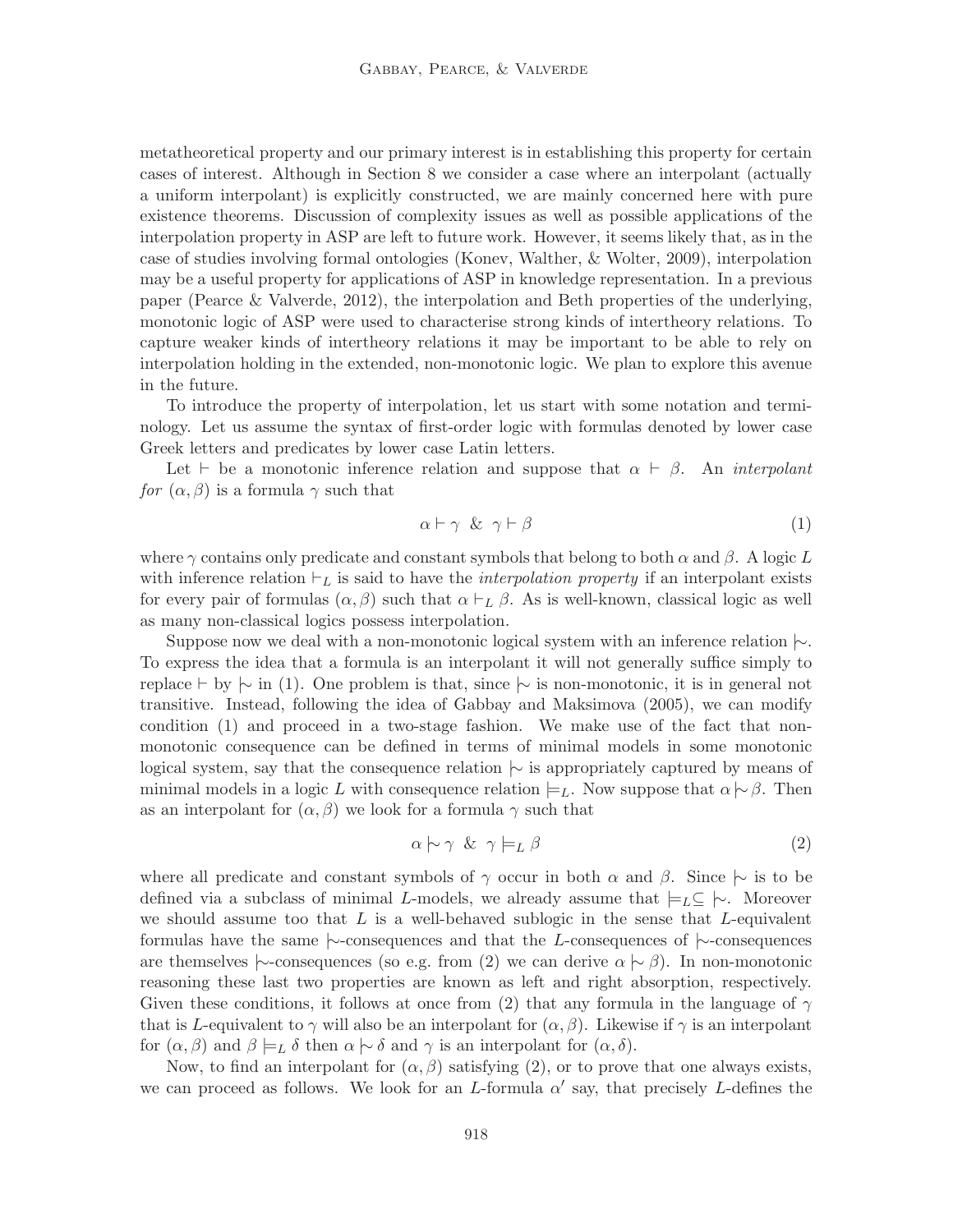minimal models of  $\alpha$ . Since  $\alpha \sim \beta$  it follows that  $\alpha' \models_L \beta$ . Now, if L has the interpolation property as defined earlier, we apply this theorem to obtain or infer the existence of an L-interpolant  $\gamma$  in the sense of (1) for  $(\alpha', \beta)$ . Hence (2) follows.

Notice that this two-stage procedure relies on three key features: (i) that we can identify a suitable monotonic sublogic L for  $\vdash$ , (ii) that a formula's minimal models are L-definable, and (iii) that  $L$  has the interpolation property. These conditions are *prima facie* independent. As we shall see, we may have (i) and (iii) but lack (ii). The situation with respect to equilibrium logic is as follows. In the propositional case all three conditions are met, so we can establish the interpolation property in the general case. The situation for quantified equilibrium logic is more complicated. In the general case, we lack condition (ii). More precisely, we have an appropriate monotonic sublogic  $L$  and this logic has the interpolation property, but the equilibrium models of a formula need not be first-order definable in L. So the procedure outlined does not yield interpolants in all cases. However some recent results on a generalised concept of (first-order) stable model imply that there are interesting classes of interpolable formulas: we shall consider in more detail one such class, that of safe formulas. In particular, if  $\alpha$  is a safe formula and  $\alpha \sim \beta$ , then there exists an interpolant  $\gamma$ such that (2) holds. Other classes of interpolable formulas are so-called *tight* formulas, and formulas possessing a finite, complete set of what are called *loops*.

Safety, tightness and loop formulas have been studied at some length in answer set programming (ASP). The implications of these results for ASP can be summarised as follows. In the case of (finite) ground programs the interpolation property holds. In the first-order or non-ground case, interpolation holds for finite, safe programs without function symbols, and hence practically for all finite programs currently admitted by answer set solvers. Moreover, since safety is now defined for arbitrary formulas in a function-free language, the class of safe formulas in this sense goes beyond the class of expressions normally admitted in ASP, even if auxiliary concepts like weight constraints and aggregates are included.

# 2. Logical Preliminaries

We work with standard propositional and predicate languages, where the latter may in the general case contain constant and function symbols. Propositional languages are based on a set V of propositional variables, and formulas are built-up in the usual way using the logical constants  $\wedge$ ,  $\vee$ ,  $\rightarrow$ ,  $\neg$ , standing respectively for conjunction, disjunction, implication and negation. If  $\varphi$  is a propositional formula, we denote by  $V(\varphi)$  the set of propositional variables appearing in  $\varphi$ .

A first-order language  $\mathcal{L} = \langle C, F, P \rangle$  consists of a set of constants C, function symbols F and predicate symbols P; each function symbol f in F and predicate symbol  $p \in P$ has an assigned arity. Moreover, we assume a fixed countably infinite set of variables, the symbols ' $\rightarrow$ ', ' $\vee$ ', ' $\wedge$ ', ' $\neg$ ', ' $\exists$ ', ' $\forall$ ', and auxiliary parentheses '(', ')'. Atoms, terms and formulas are constructed as usual; closed formulas, or sentences, are those where each variable is bound by some quantifier. If  $\varphi$  is a (first-order) formula,  $\mathcal{L}(\varphi)$  denotes the language associated with  $\varphi$ , i.e. the set of constants, function and predicate symbols occuring in it.

We make use of the following notation and terminology. Boldface **x** stands for a tuple of variables,  $\mathbf{x} = (x_1, \ldots, x_n)$ , while  $\varphi(\mathbf{x}) = \varphi(x_1, \ldots, x_n)$  is a formula whose free variables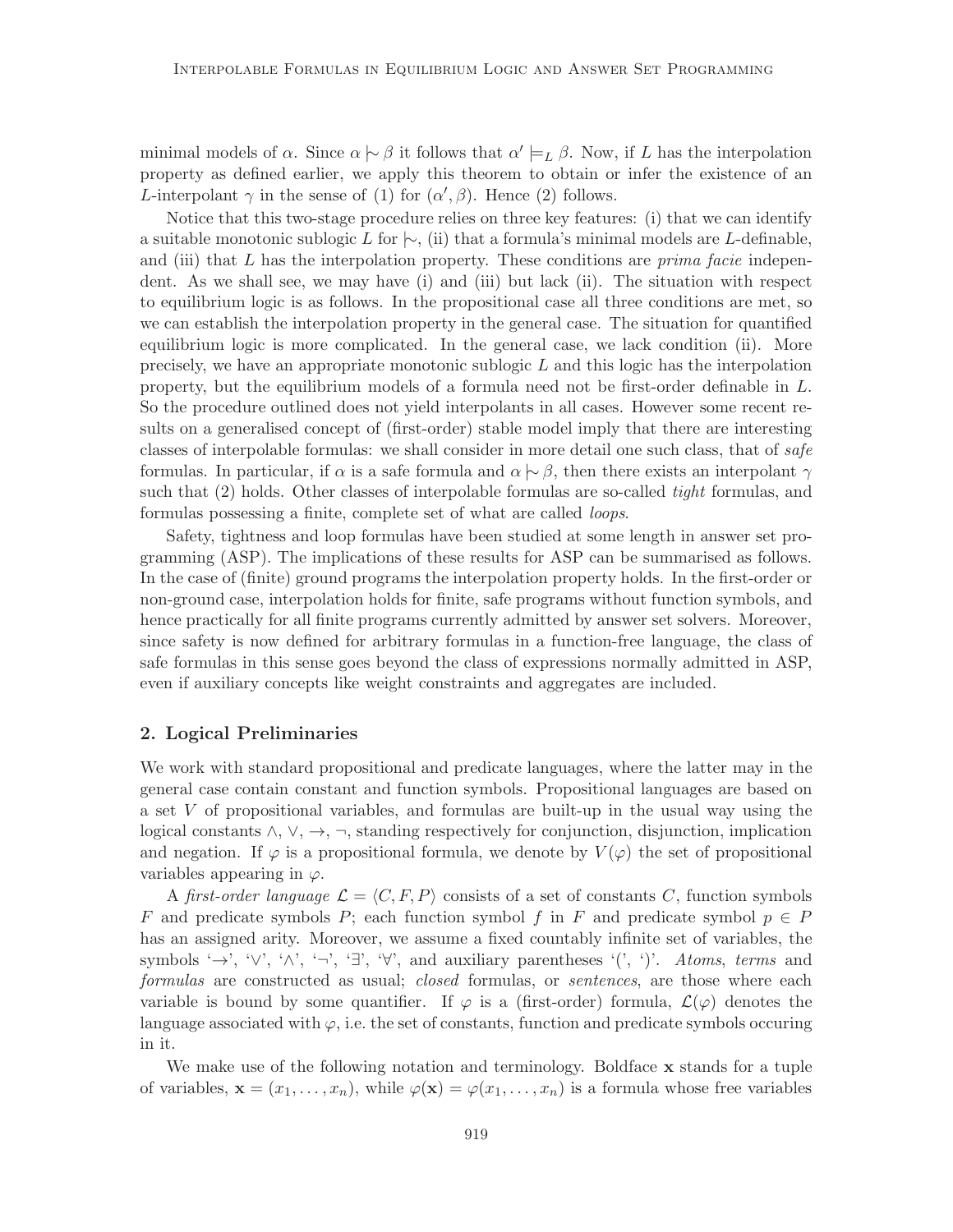are  $x_1, \ldots, x_n$ , and  $\forall \mathbf{x} = \forall x_1 \ldots \forall x_n$ . If  $t_i$  are terms, then  $\mathbf{t} = (t_1, \ldots, t_n)$  denotes a vector of terms. A *theory*  $\Pi$  is a set of sentences. Variable-free terms, atoms, formulas, or theories are also called ground.

As usual the symbols  $\vdash$  and  $\models$ , possibly with subscripts, are used to denote logical inference and consequence relations, respectively. A logic  $L$  is said to be *monotonic* if its inference relation  $\vdash_L$  satisfies the monotonicity property:

 $\Pi\vdash_L\varphi\And\Pi\subseteq\Pi'\Rightarrow\Pi'\vdash_L\varphi$ 

To distinguish non-monotonic from monotonic inference relations, we use |∼ to symbolise the former. In most cases a non-monotonic logic can be understood in terms of an inference relation that extends a suitable monotonic logic. When this extension is well-behaved we say that the monotonic logic forms a *deductive base*<sup>1</sup> (Pearce, 2006) for it. This can be made precise as follows.

**Definition 1** Let  $\vdash$  be any nonmonotonic inference relation. We say that a logic L with monotonic inference relation  $\vdash_L$  is a deductive base for  $\vdash$  iff  $(i) \vdash_L \subseteq \vdash$ ;  $(ii)$  If  $\Pi_1 \equiv_L \Pi_2$ then  $\Pi_1 \approx \Pi_2$ ; (iii) If  $\Pi \mid \sim \varphi$  and  $\varphi \vdash_L \psi$ , then  $\Pi \mid \sim \psi$ .

Here  $\equiv_L$  denotes ordinary logical equivalence in L, while  $\approx$  denotes non-monotonic equivalence, i.e.  $\Pi_1 \approx \Pi_2$  means that  $\Pi_1$  and  $\Pi_2$  have the same non-monotonic consequences. Furthermore, we say that a deductive base is *strong* if it satisfies the additional condition:

 $\Pi_1 \not\equiv_L \Pi_2 \Rightarrow$  there exists  $\Gamma$  such that  $\Pi_1 \cup \Gamma \not\approx \Pi_2 \cup \Gamma$ .

In terms of nonmonotonic consequence operations, (ii) and (iii) correspond to conditions known as left absorption and right absorption respectively (Makinson, 1994).

### 2.1 Interpolation

We now turn to the interpolation property.

**Definition 2** A logic L with inference relation  $\vdash_L$  is said to have the interpolation property if whenever

 $\vdash_L \varphi \to \psi$ 

there exists a sentence  $\xi$  (the interpolant) such that

$$
\vdash_L \varphi \to \xi \And \vdash_L \xi \to \psi
$$

where all predicate, function and constant symbols of  $\xi$  are contained in both  $\varphi$  and  $\psi$ , i.e.  $\mathcal{L}(\xi) \subseteq \mathcal{L}(\varphi) \cap \mathcal{L}(\psi)$ . In the case of propositional logic, the requirement is that  $V(\xi) \subseteq$  $V(\varphi) \cap V(\psi)$ .

As explained in the introduction, for non-monotonic logics we can consider two forms of interpolation, one weaker one stronger. The stronger form makes use of an underlying monotonic logic.

<sup>1.</sup> It is close to the concept of fully absorbing inferential frame used by Dietrich (1994).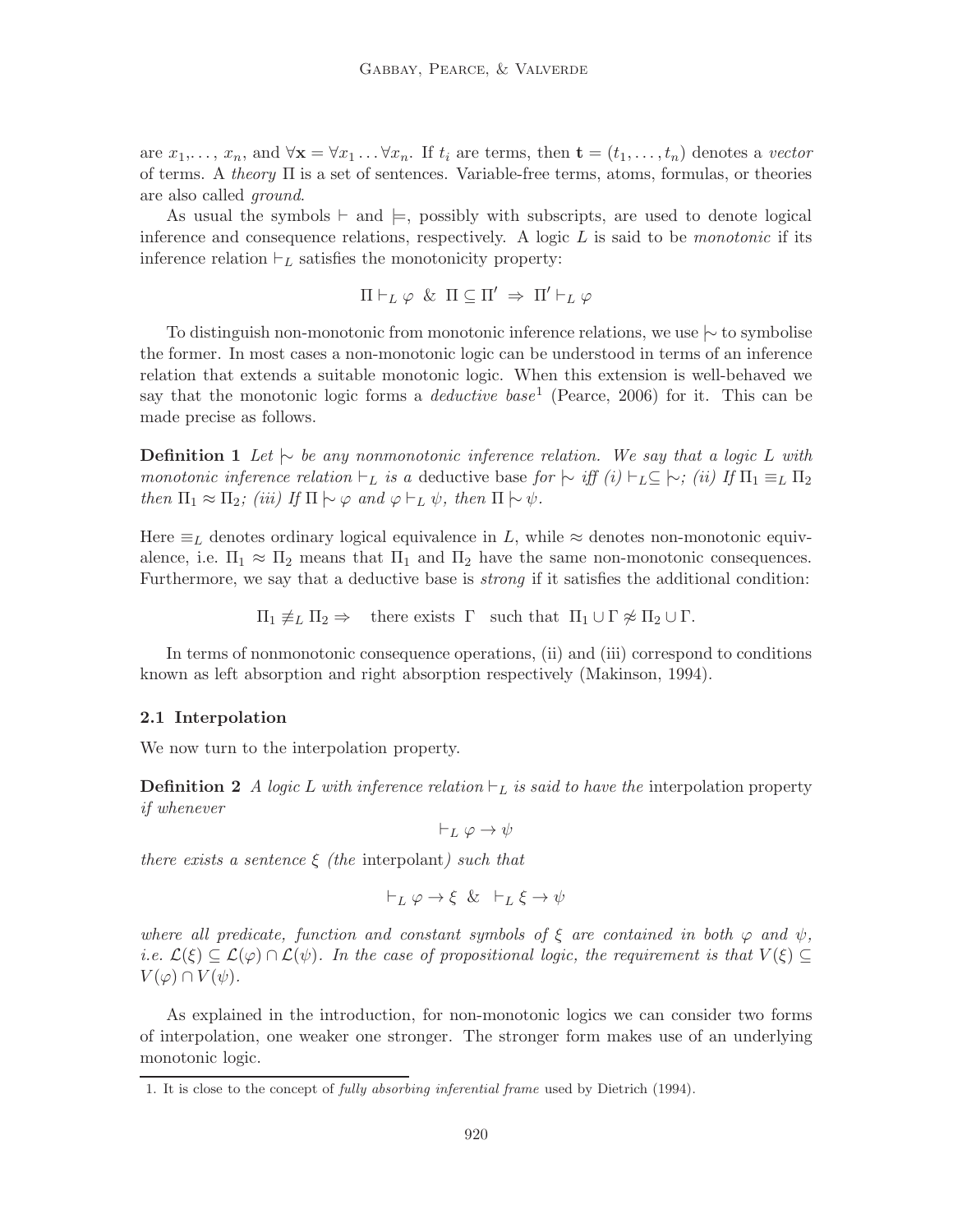**Definition 3** Suppose that  $\alpha \sim \beta$ . A ( $\vdash, \vdash_L$ ) interpolant for  $(\alpha, \beta)$  is a formula  $\gamma$  such that

$$
\alpha \sim \gamma \& \gamma \vdash_L \beta \tag{3}
$$

where L is a deductive base for  $\vdash$  and  $\gamma$  contains only predicate, function and constant symbols that belong to both  $\alpha$  and  $\beta$ . A non-monotonic logic with inference relation  $\sim$ is said to have the  $(\sim, \sim)$  interpolation property if for a suitable deductive base logic L an  $(\vdash, \vdash_L)$  interpolant exists for every pair of formulas  $(\alpha, \beta)$  such that  $\alpha \vdash \beta$ .

The requirement that L form a deductive base ensures that some desirable properties of interpolation are met.

**Proposition 1** Let  $\gamma$  be a ( $\vdash, \vdash_L$ ) interpolant for  $(\alpha, \beta)$ .

(a) For any  $\psi$  such that  $\psi \equiv_L \gamma$ ,  $\psi$  is a  $(\sim, \succ_L)$  interpolant for  $(\alpha, \beta)$ .

(b) For any  $\alpha'$  such that  $\alpha \equiv_L \alpha'$ , and any  $\beta'$  such that  $\beta \vdash_L \beta'$ ,  $\gamma$  is a  $(\n\vdash, \vdash_L)$ interpolant for  $(\alpha', \beta')$ .

The property of deductive base also guarantees that the  $(\sim, \vdash_L)$  relation is transitive in the sense that if (3) holds for any  $\alpha, \beta, \gamma$ , then also  $\alpha \sim \beta$ . This last property will not necessarily hold for the second, weaker form of interpolation that we call  $(\nvdash, \nvdash)$  interpolation.

**Definition 4** Suppose that  $\alpha \sim \beta$ . A ( $\sim, \sim$ ) interpolant for  $(\alpha, \beta)$  is a formula  $\gamma$  such that

$$
\alpha \sim \gamma \And \gamma \sim \beta \tag{4}
$$

where  $\gamma$  contains only predicate, function and constant symbols that belong to both  $\alpha$  and  $\beta$ . In the case of propositional logic, the requirement is that  $V(\xi) \subseteq V(\varphi) \cap V(\psi)$ .

Analogous to the previous case, we say that a non-monotonic logic with inference relation  $\sim$  has the  $(\sim, \sim)$  interpolation property if a  $(\sim, \sim)$  interpolant exists for every pair of formulas  $(\alpha, \beta)$  such that  $\alpha \sim \beta$ . Notice that  $(\sim, \vdash)$  is the stronger form of interpolation because if a logic has  $(\succ, \succ)$  interpolation it must also have  $(\succ, \succ)$  interpolation, again as a consequence of the deductive base requirement (first clause).

Evidently the properties expressed in Proposition 1 are not directly applicable to the second form of interpolation that does not refer to any underlying base logic. Nevertheless an important feature of the interpolation properties we shall establish below is that we can formulate and prove analogous properties even for  $(\sim, \sim)$  interpolation.

We can also consider restricted variants of interpolation when the property holds for certain types of formulas, in other words, when there is an interpolant for  $(\alpha, \beta)$  given  $\alpha \sim \beta$  whenever  $\alpha$  and  $\beta$  belong to specific syntactic classes. In such cases we can refer to *interpolable* formulas. Later on we shall consider both kinds of restrictions, where  $\alpha$  belongs to a specific class or alternatively when  $\beta$  does.

### 2.2 Review of the Logic of Here-and-There

Equilibrium logic is based on the nonclassical logic of here-and-there, which we denote by HT in the propositional case. In the quantified or first-order case we denote the logic by QHT, with subscripts/superscripts to denote specific variants.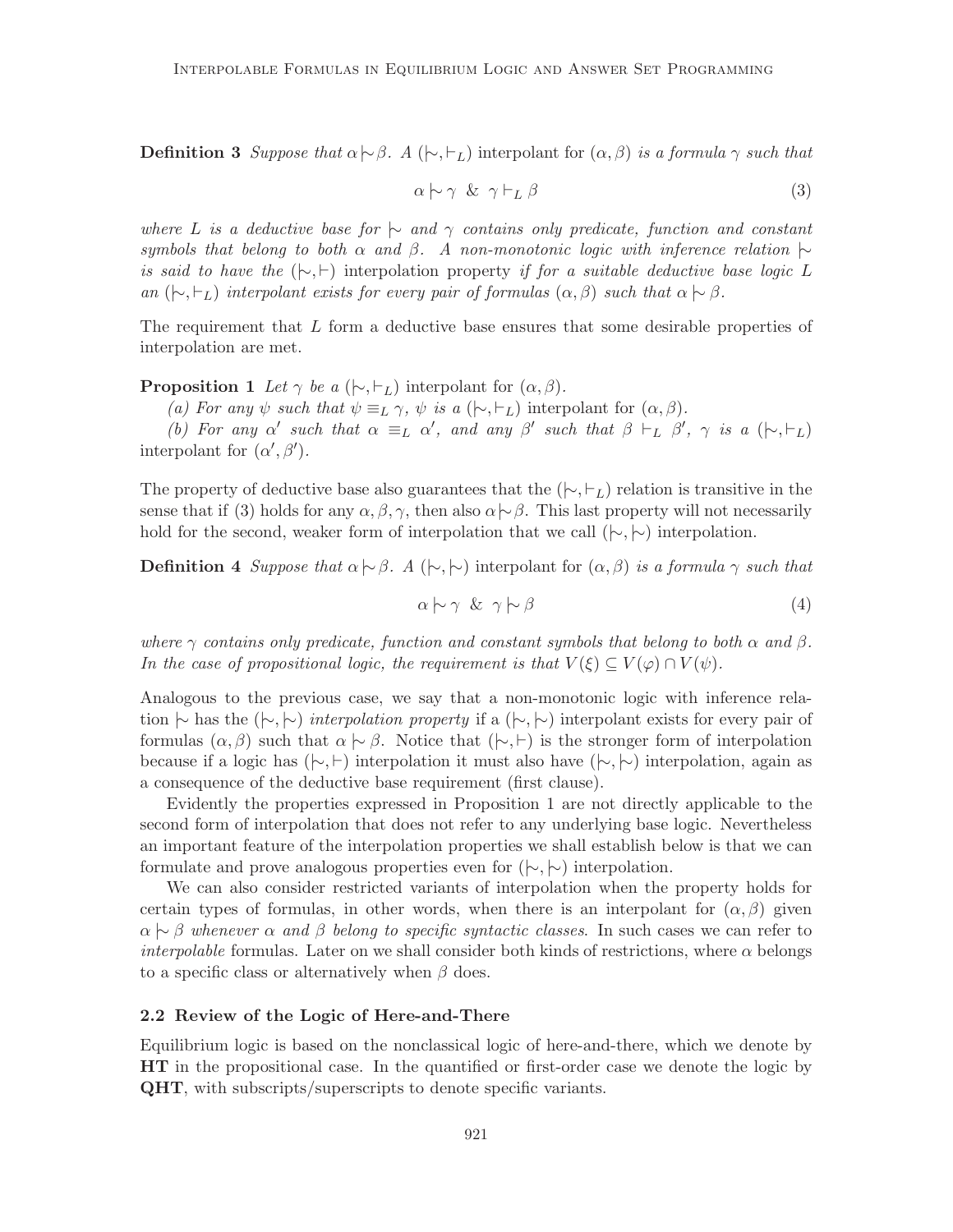In both propositional and quantified cases the logic is based on the axioms and rules of intuitionistic logic and is captured by the usual Kripke semantics for intuitionistic logic (van Dalen, 1997). However the additional axioms of  $HT$  and  $QHT$  mean that we can use very simple kinds of Kripke structures. In the first-order case we regard these structures as sets of atoms built over arbitrary non-empty domains D; we denote by  $At(D, F, P)$  the set of atomic sentences of  $\langle D, F, P \rangle$  (if  $D = C$ , we obtain the set of atomic sentence of the language  $\mathcal{L} = \langle C, F, P \rangle;^2$  and we denote by  $\mathcal{T}(D, F)$  the set of ground terms of  $\langle D, F, P \rangle$ . If  $\mathcal{L} = \langle C, F, P \rangle$  and  $\mathcal{L}' = \langle C', F', P' \rangle$ , we write  $\mathcal{L} \subseteq \mathcal{L}'$  if  $C \subseteq C', F \subseteq F'$  and  $P \subseteq P'$ .

By an L-interpretation over a set D we mean a subset of  $At(D, F, P)$ . A classical Lstructure can be regarded as a tuple  $\mathcal{I} = \langle (D, I), I^* \rangle$  where  $I^*$  is an  $\mathcal{L}$ -interpretation over D and  $I: \mathcal{T}(C \cup D, F) \to D$ , called the *assignment*, verifies that  $I(d) = d$  for all  $d \in D$  and is recursively defined.<sup>3</sup> If  $D = \mathcal{T}(C, F)$  and  $I = id$ ,  $\mathcal{I}$  is known as an *Herbrand structure*. On the other hand, a *here-and-there* L-structure with static domains, or  $QHT^{s}(\mathcal{L})$ -structure, is a tuple  $\mathcal{I} = \langle (D, I), I^h, I^t \rangle$  where  $\langle (D, I), I^h \rangle$  and  $\langle (D, I), I^t \rangle$  are classical *L*-structures such that  $I^h \subseteq I^t$ .

Thus we can think of a here-and-there structure  $\mathcal I$  as similar to a first-order classical model, but having two parts, or components,  $h$  and  $t$  that correspond to two different points or "worlds", 'here' and 'there', in the sense of Kripke semantics for intuitionistic logic, where the worlds are ordered by  $h \leq t$ . At each world  $w \in \{h, t\}$  one verifies a set of atoms  $I^w$ in the expanded language for the domain  $D$ . We call the model static, since, in contrast to say intuitionistic logic, the same domain serves each of the worlds. Since  $h < t$ , whatever is verified at h remains true at t. The satisfaction relation for  $\mathcal I$  is defined so as to reflect the two different components, so we write  $\mathcal{I}, w \models \varphi$  to denote that  $\varphi$  is true in  $\mathcal{I}$  with respect to the w component. Although we only need to define the satisfaction relation in  $\mathcal{L} = \langle C, P \rangle$ , the recursive definition forces us to consider formulas from  $\langle C \cup D, F, P \rangle$ . In particular, if  $p(t_1,\ldots,t_n) \in At(C \cup D, F, P)$  then  $\mathcal{I}, w \models p(t_1,\ldots,t_n)$  iff  $p(I(t_1),\ldots,I(t_n)) \in I^w$  for every  $t_1, \ldots, t_n \in \mathcal{T}(C \cup D, F)$ . Then  $\models$  is extended recursively as follows<sup>4</sup>:

- $\mathcal{I}, w \models \varphi \land \psi \text{ iff } \mathcal{I}, w \models \varphi \text{ and } \mathcal{I}, w \models \psi.$
- $\mathcal{I}, w \models \varphi \lor \psi$  iff  $\mathcal{I}, w \models \varphi$  or  $\mathcal{I}, w \models \psi$ .
- $\mathcal{I}, t \models \varphi \rightarrow \psi \text{ iff } \mathcal{I}, t \not\models \varphi \text{ or } \mathcal{I}, t \models \psi.$
- $\mathcal{I}, h \models \varphi \rightarrow \psi \text{ iff } \mathcal{I}, t \models \varphi \rightarrow \psi \text{ and } \mathcal{I}, h \not\models \varphi \text{ or } \mathcal{I}, h \models \psi.$
- $\mathcal{I}, w \models \neg \varphi \text{ iff } \mathcal{I}, t \not\models \varphi.$
- $\mathcal{I}, t \models \forall x \varphi(x)$  iff  $\mathcal{I}, t \models \varphi(d)$  for all  $d \in D$ .
- $\mathcal{I}, h \models \forall x \varphi(x)$  iff  $\mathcal{I}, t \models \forall x \varphi(x)$  and  $\mathcal{I}, h \models \varphi(d)$  for all  $d \in D$ .
- $\mathcal{I}, w \models \exists x \varphi(x) \text{ iff } \mathcal{I}, w \models \varphi(d) \text{ for some } d \in D.$

<sup>2.</sup> We can think of the objects in  $D$  as additional constants; this approach allow us to use a simplified notation where the objects are not distinguished from their names.

<sup>3.</sup> That is, for every  $a \in C$ ,  $I(a) \in D$  and for every  $f \in F$  with arity n, a mapping  $f^I: D^n \to D$  is defined; so the recursive definition is given by  $I(f(t_1, \ldots, t_n)) = f^I(I(t_1), \ldots, I(t_n)).$ 

<sup>4.</sup> The following corresponds to the usual Kripke semantics for intuitionistic logic given our assumptions about the two worlds  $h$  and  $t$  and the single domain  $D$ ,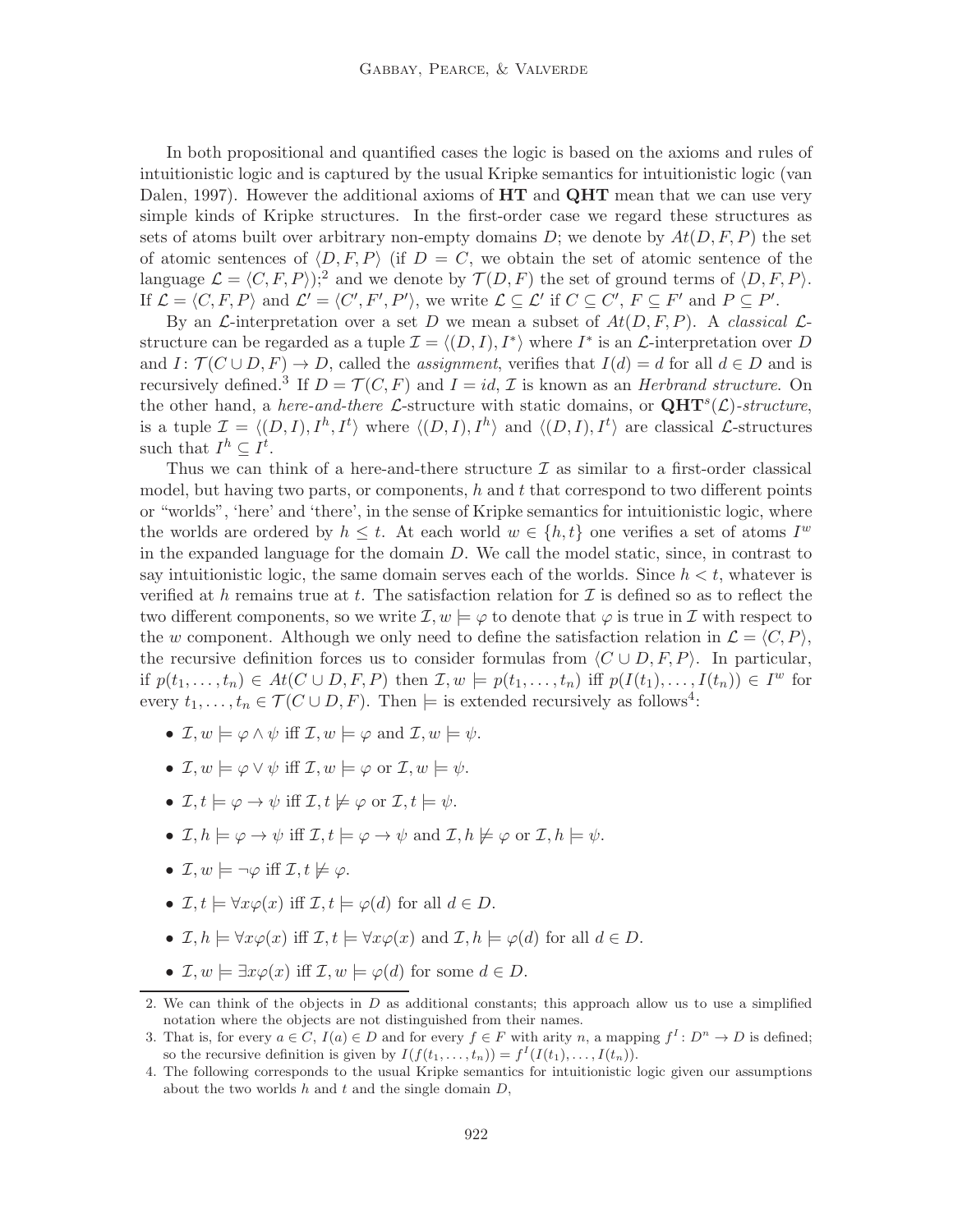Truth of a sentence in a model is defined as follows:  $\mathcal{I} \models \varphi$  iff  $\mathcal{I}, w \models \varphi$  for each  $w \in \{h, t\}$ . A sentence  $\varphi$  is valid if it is true in all models, denoted by  $\models \varphi$ . A sentence  $\varphi$  is a consequence of a set of sentences  $\Pi$ , denoted  $\Pi \models \varphi$ , if every model of  $\Pi$  is a model of  $\varphi$ .

The resulting logic is called Quantified Here-and-There Logic with static domains (Lifschitz, Pearce, & Valverde, 2007) denoted by  $QHT^s$ . In terms of satisfiability and validity this logic is equivalent to the logic introduced by Pearce and Valverde (2005).

A complete axiomatisation of  $QHT^s$  can be obtained as follows (Lifschitz et al., 2007). We take the axioms and rules of first-order intuitionistic logic and add the axiom of Hosoi

$$
\alpha \vee (\neg \beta \vee (\alpha \to \beta)) \tag{5}
$$

which determines 2-element here-and-there models in the propositional case, together with the axiom:

$$
\exists x (\alpha(x) \to \forall x \alpha(x)).
$$

We also consider the equality predicate,  $\dot{=} \notin P$ , interpreted by the following condition for every  $w \in \{h, t\}$ 

• 
$$
\mathcal{I}, w \models t_1 \stackrel{.}{=} t_2
$$
 iff  $I(t_1) = I(t_2)$ .

To obtain a complete axiomatisation, we then need to add the axiom of "decidible equality"

$$
\forall x \forall y (x \doteq y \lor x \neq y).
$$

We denote the resulting logic by  $QHT_{=}^{s}$  (Lifschitz et al., 2007) and its inference relation by  $\vdash$ . By compactness a strong form of completeness can be established such that  $\Pi \models \varphi$ if and only if  $\Pi \vdash \varphi$ .

In the context of logic programs, the following assumptions often play a role. In the case of both classical and  $\mathbf{QHT}_{=}^s$  models, we say that the *parameter names assumption* (PNA) applies in case  $I|_{\mathcal{T}(C,F)}$  is surjective, i.e. there are no unnamed individuals in D; the *unique* names assumption (UNA) applies in case  $I|_{\mathcal{T}(C,F)}$  is injective; in case both the PNA and UNA apply, the *standard names assumption (SNA)* applies, i.e.  $I|_{\mathcal{T}(C,F)}$  is a bijection.

As usual in first order logic, satisfiability and validity are independent of the signature. If  $\mathcal{I} = \langle (D, I), I^h, I^t \rangle$  is an  $\mathcal{L}'$ -structure and  $\mathcal{L}' \supset \mathcal{L}$ , we denote by  $\mathcal{I}|_{\mathcal{L}}$  the restriction of  $\mathcal{I}$ to the sublanguage  $\mathcal{L}$ :

$$
\mathcal{I}|_{\mathcal{L}} = \langle (D, I|_{\mathcal{L}}), I^h|_{\mathcal{L}}, I^t|_{\mathcal{L}} \rangle
$$

**Proposition 2** Suppose that  $\mathcal{L}' \supset \mathcal{L}$ ,  $\Pi$  is a theory in  $\mathcal{L}$  and  $\mathcal{M}$  is an  $\mathcal{L}'$ -model of  $\Pi$ . Then  $\mathcal{M}|_{\mathcal{L}}$  is a  $\mathcal{L}\text{-model of } \Pi$ .

**Proposition 3** Suppose that  $\mathcal{L}' \supset \mathcal{L}$  and  $\varphi \in \mathcal{L}$ . Then  $\varphi$  is valid (resp. satisfiable) in  $\mathbf{QHT}^s_{=}(\mathcal{L})$  if and only if is valid (resp. satisfiable) in  $\mathbf{QHT}^s_{=}(\mathcal{L}')$ .

This proposition allows us to omit reference to the signature in the logic so it can be denoted simply by  $QHT_{=}^s$ .

To simplify notation we also symbolise a  $\mathbf{QHT}_{=}^{s}$  structure  $\mathcal{I} = \langle (D, I), I^{h}, I^{t} \rangle$  by  $\langle U, H, T \rangle$ , where  $U = (D, I)$  is the universe, and H, T respectively are the sets of atoms  $I<sup>h</sup>$ ,  $I<sup>t</sup>$ . In the case of propositional HT logic, Kripke structures can be regarded as pairs  $\langle H, T \rangle$  of set of atoms in the obvious way. A (strongly) complete axiomatisation for **HT** is obtained from intuitionistic logic by adding just the Hosoi axiom (5).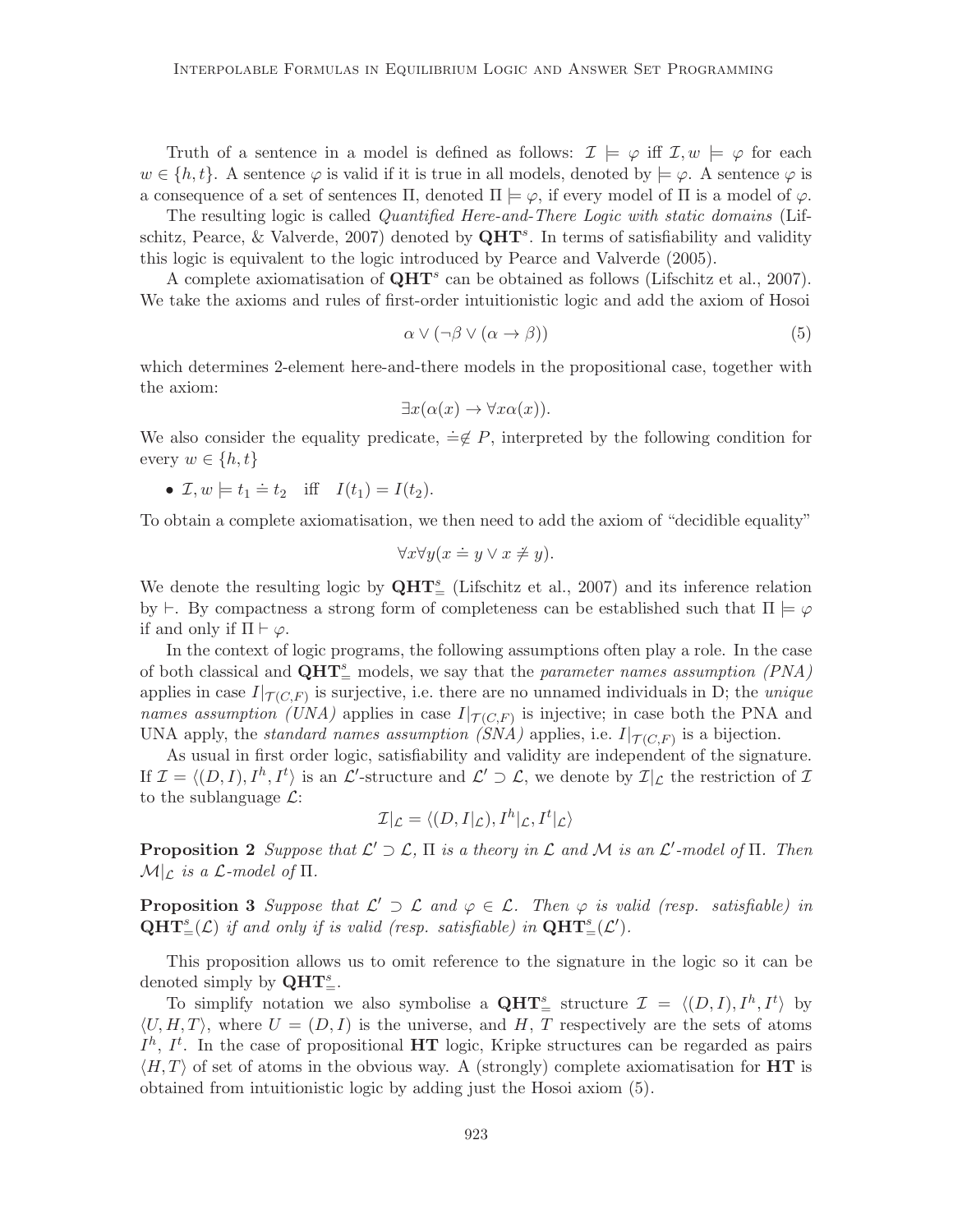# 2.3 Interpolation in the Logic of Here-and-There

An important and useful property of  $HT$  is the fact that it is the strongest propositional intermediate logic (i.e. strengthening of intuitionistic logic) that is properly contained in classical logic. Moreover it in turn properly contains all other such intermediate logics. In addition HT is one of precisely seven superintuitionistic propositional logics possessing the interpolation property (Maksimova, 1977; Gabbay & Maksimova, 2005).

For languages without function symbols Ono showed that interpolation holds in the logic  $QHT^s$  of quantified here-and-there with constant domains (Ono, 1983).<sup>5</sup> In addition, Maksimova (1997, 1998) showed that adding pure equality axioms, e.g. the decidible equality axiom, to any superintuitionistic logic preserves the interpolation property (Gabbay & Maksimova, 2005). We conclude therefore

**Proposition 4** The logic  $\mathbf{QHT}_{=}^s$  possesses the interpolation property.

Note that by the strong completeness theorem for  $\mathbf{QHT}_{=}^{s}$  we can work equivalently with  $\vdash$ or with  $\models$ .

Here we can make the further observation that interpolation continues to hold for languages that include function symbols. This can be established using the following property.

**Proposition 5** For every formula  $\varphi$ , it is possible to build a formula  $\psi$ , such that  $\varphi \equiv \psi$ , and the atoms of  $\psi$  are of one of the following types:

- $x \doteq a$  for some  $a \in C$ ,
- $f(x_1,...,x_n) \doteq y$  for some  $f \in F$  (where every  $x_i$  and y are variables),
- $p(t_1, \ldots, t_m)$  (where every  $x_i$  and y are variables).

**Theorem 1** Let  $\mathcal{L}$  be a language containing function symbols. Then  $\mathbf{QHT}_{=}^s(\mathcal{L})$  has the interpolation property.

*Proof sketch:* Let us assume that  $\vdash \varphi \rightarrow \psi$ ; from the previous proposition, we can assume, without loss of generality, that the function symbols in  $\varphi$  and  $\psi$  are in atoms of type  $f(x_1,...x_n) \doteq y$ . Now, we consider a language  $\mathcal{L}'$  obtained from  $\mathcal{L}$  by replacing every function symbol f by a fresh predicate symbol,  $P_f$ , such that the Arity $(P_f) = 1 +$ Arity $(f)$ . Let  $\varphi'$  and  $\psi'$  be formulas in  $\mathcal{L}'$  build from  $\varphi$  and  $\psi$  respectivelly, by replacing every atom  $f(x_1, \ldots, x_n) \doteq y$  by  $P_f(x_1, \ldots, x_n, y)$ . Trivially,  $\vdash \varphi' \rightarrow \psi'$  and, for the interpolation property of  $\mathbf{QHT}_{=}^s(\mathcal{L}')$ , there exists an interpolant  $\beta': \vdash \varphi' \to \beta', \vdash \beta' \to \psi'$ . If we replace in  $\beta'$  the predicates  $P_f(t_1,\ldots,t_n,t_{n+1})$  by atoms  $f(t_1,\ldots,t_n) \doteq t_{n+1}$  we obtain the interpolant  $\beta$  for the initial pair of formulas.  $\Box$ 

<sup>5.</sup> Ono's axiomatisation of  $\mathbf{QHT}^s$  uses the constant domains axiom  $\forall x(\alpha(x) \vee \beta) \rightarrow (\forall x \alpha(x) \vee \beta)$ , as well as alternative axioms for propositional here-and-there, viz.  $p \vee (p \rightarrow (q \vee \neg q))$  and  $(p \rightarrow q) \vee (q \rightarrow p) \vee (p \leftrightarrow q)$  $\neg q$ ). However, the axioms given here are equivalent to Ono's.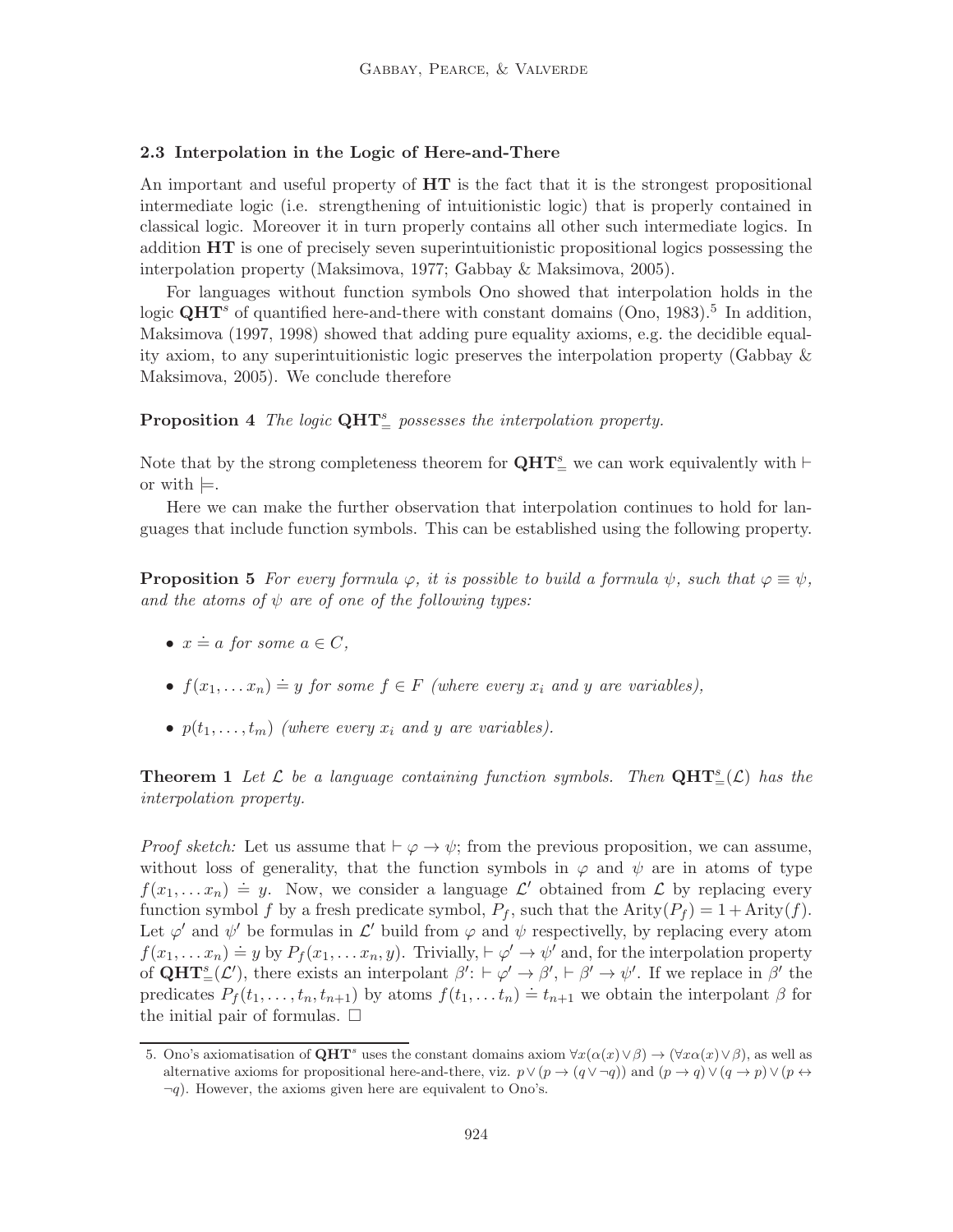# 2.4 Equilibrium Logic

Equilibrium logic is a non-monotonic logic based on certain kinds of minimal models in  $QHT_{=}^s$  or HT. We give the definition for  $QHT_{=}^s$ ; the propositional version is easily obtained from it.

**Definition 5** Among quantified here-and-there structures we define the order  $\triangleleft$  as follows:

 $\langle (D, I), I^h, I^t \rangle \trianglelefteq \langle (D', J), J^h, J^t \rangle \quad \text{if} \quad D = D', I = J, I^t = J^t, I^h \subseteq J^h.$ 

If the subset relation holds strictly, we write ' $\triangleleft$ '.

**Definition 6 (Equilibrium model)** Let  $\Pi$  be a theory and  $\mathcal{I} = \langle (D, I), I^h, I^t \rangle$  a model of Π.

- 1. *T* is said to be total if  $I^h = I^t$ .
- 2. I is said to be an equilibrium model of  $\Pi$  (or short, we say: "I is in equilibrium") if it is minimal under  $\triangleleft$  among models of  $\Pi$ , and it is total.

In other words, equilibrium models are total models for which there is no 'smaller' non-total model. Evidently a total  $QHT_{=}^s$  model of a theory  $\Gamma$  can be equivalently regarded as a classical first order model of Γ; and in what follows we make tacit use of this equivalence. In the propositional case, equilibrium models are defined in the same way, where now the ordering is between propositional  $HT$  models. In the usual way a formula or theory is said to be *consistent* if it has a  $QHT_{=}^s$  model and additionally we say that it is *coherent* if it has an equilibrium model.

The following definition give a preliminary notion of equilibrium entailment, which agrees with standard versions of equilibrium logic (Pearce, 2006).

**Definition 7** The relation  $\sim$ , called equilibrium entailment, is defined as follows. Let  $\Pi$ be a set of formulas.

- 1. If  $\Pi$  is non-empty and coherent (has equilibrium models), then  $\Pi \rightarrow \varphi$  if every equilibrium model of  $\Pi$  is a model of  $\varphi$  in  $\mathbf{QHT}_{=}^s$  (respectively HT).
- 2. If either  $\Pi$  is empty or has no equilibrium models, then  $\Pi \vdash \varphi$  if  $\Pi \vdash \varphi$ .

Notice that unless we need to distinguish propositional from first-order reasoning we use the symbols ' $\vdash'$ ', '⊢' and ' $\models'$  for either version.

A few words may help to explain the concept of equilibrium entailment. First, we define the basic notion of entailment as truth in every intended (equilibrium) model. In nonmonotonic reasoning this is a common approach and sometimes called a *skeptical* or cautious notion of entailment or inference; its counterpart brave reasoning being defined via truth in some intended model. Since equilibrium logic is intended to provide a logical foundation for the answer set semantics of logic programs, the cautious variant of entailment is the natural one to choose: the standard consequence relation associated with answer sets is given by truth in all answer sets of a program. Note however that in ASP as a programming paradigm each answer set may correspond to a particular solution of the problem being modelled and is therefore of interest in its own right.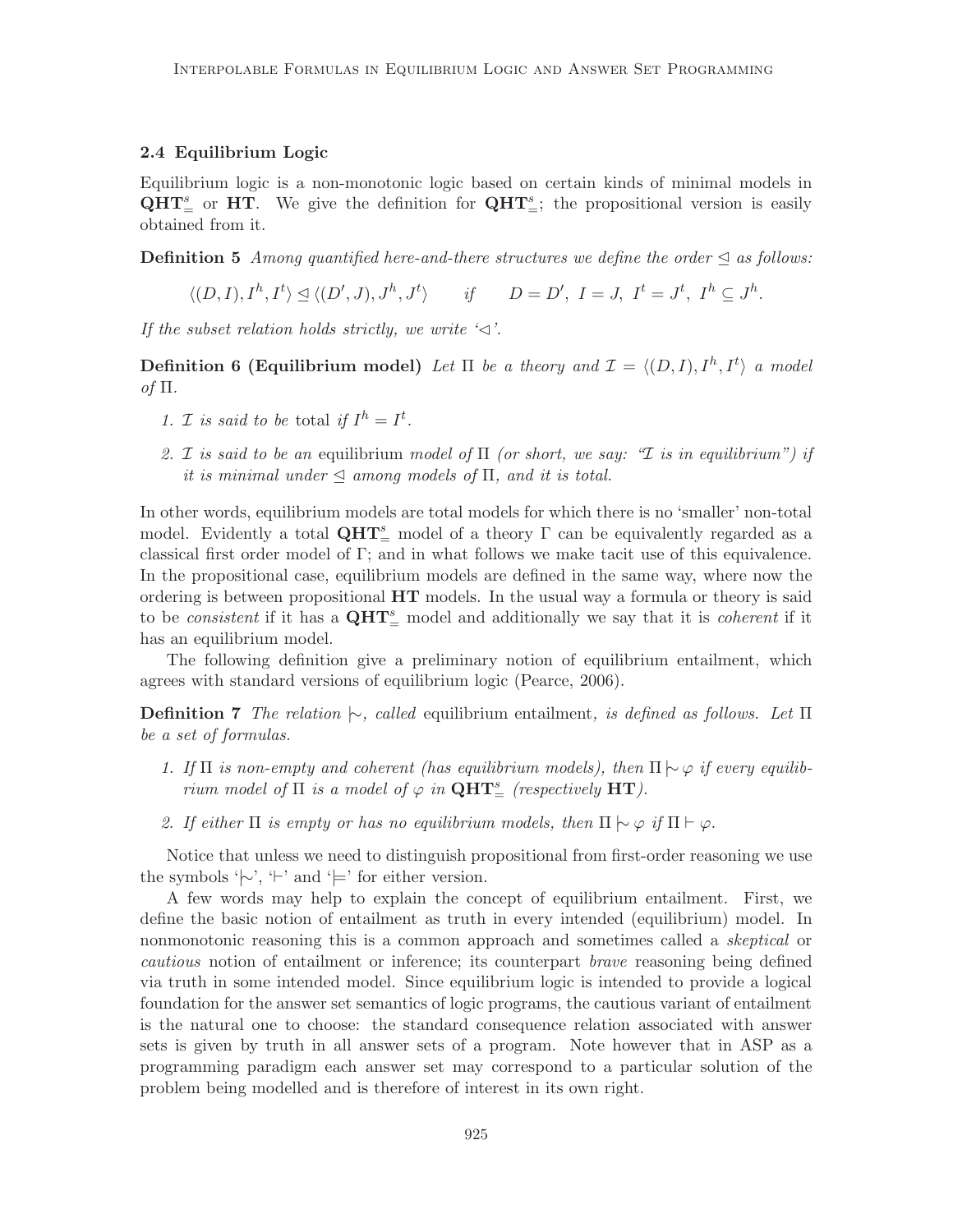Secondly, it is useful to have a nonmonotonic consequence or entailment relation that is non-trivially defined for all consistent theories. As we shall see below, however, not all such theories possess equilibrium models. For such cases it is natural to use monotonic consequence as the entailment relation. In particular in the propositional case  $HT$  is a maximal logic with the property that logically equivalent theories have the same equilibrium models. Evidently situation 2 also handles correctly the cases that  $\Pi$  is empty or inconsistent.

Despite these qualifications, there remains an ambiguity in the concept of equilibrium entailment that we now need to settle. Suppose that  $\mathcal{L}' \supset \mathcal{L}$ ,  $\Pi$  is a theory in  $\mathcal L$  and  $\varphi$  is a sentence in  $\mathcal{L}'$  (i.e.  $\mathcal{L}' = \mathcal{L}(\varphi)$ ). How should we understand the expression ' $\Pi \sim \varphi$ '?

Evidently, if we fix a language in advance, say as the language  $\mathcal{L}'$ , then we can simply consider the equilibrium models of  $\Pi$  in  $\mathcal{L}'$ . But if  $\Pi$  represents a knowledge base or a logic program, for instance, we may also take the view that  $\mathcal{L}(\Pi)$  is the appropriate signature to work with. In that case, the query  $\varphi$  is as such not fully interpreted as it contains some terms not in the theory language  $\mathcal{L}(\Pi)$ .

For any language  $\mathcal L$  and theory  $\Pi$  whose language is contained in  $\mathcal L$ , let  $EM_{\mathcal L}(\Pi)$  be the collection of all equilibrium models of  $\Pi$  in  $\mathbf{QHT}^s_{=}(\mathcal{L})$ . Now consider the following two variants of entailment.

**Definition 8 (Equilibrium entailment)** Assume  $\Pi$  is a theory in  $\mathcal{L}$ , is non-empty and has equilibrium models, then:

(i) Let us write  $\Pi \vdash_{cw} \varphi$  if and only if  $\mathcal{M} \models \varphi$  for each  $\mathcal{M} \in EM_{\mathcal{L}'}(\Pi)$ , where  $\mathcal{L}' = \mathcal{L} \cup \mathcal{L}(\varphi)$ : (ii) let us write  $\Pi \subset_{ow} \varphi$  if and only if  $\mathcal{M} \models \varphi$  for each  $\mathcal{M} \in EM_{\mathcal{L}}(\Pi) \upharpoonright^{\mathcal{L}(\varphi)}$ , where in general  $EM_{\mathcal{L}}(\Pi)$   $\uparrow^{\mathcal{L}'}$  denotes the collection of all expansions of elements of  $EM_{\mathcal{L}}(\Pi)$  to models in  $\mathcal{L} \cup \mathcal{L}'$ , i.e. where the vocabulary of  $\mathcal{L}' \setminus \mathcal{L}$  is interpreted arbitrarily.

(iii) If either  $\Pi$  is empty or has no equilibrium models, then  $\Pi \vdash_{cw} \varphi$  iff  $\Pi \vdash \varphi$ .

A simple example will illustrate the difference between  $\vdash_{cw}$  and  $\vdash_{ow}$ . Let  $\psi$  be an L-sentence and let  $q(x)$  be a predicate not in L. Let a be a constant in L and let L' be the language  $\mathcal{L} \cup \{q\}$ . By the first method we have  $\psi \nightharpoonup_{cw} \psi \wedge (q(a) \vee \neg q(a))$ . In fact we have the stronger entailment  $\psi \models_{cw} \psi \land \neg q(a)$ . The reason is that when we form the equilibrium models of  $\psi$  in  $\mathcal{L}'$ ,  $q(a)$  will be false in each as an effect of taking minimal models. On the other hand, if we expand equilibrium models of  $\psi$  in  $\mathbf{QHT}^s_{=}(\mathcal{L})$  to  $\mathbf{QHT}^s_{=}(\mathcal{L}')$ , the new predicate q receives an arbitrary interpretation in  $\mathbf{QHT}_{=}^{s}(\mathcal{L}')$ . Since this logic is 3-valued we do not obtain  $\Pi \vdash_{ow} q(a) \vee \neg q(a)$ .

For standard, monotonic logics, there is no difference between these two forms of entailment. If in Definition 8 we replace everywhere equilibrium model by simply model (in  $QHT_{=}^s$ ), variants (i) and (ii) give the same result.

In the context of logic programming and deductive databases the more orthodox view is that reasoning is based on a closed world assumption (CWA). Accordingly a ground atomic query like  $q(a)$ ?, where the predicate q does not belong to the language of the program or database, would simply be assigned the value *false*. This is also the case with the first kind of equilibrium entailment and we use the label  $\vdash_{cw}$  since this variant appears closer to a closed world form of reasoning. On the other hand, there may be legitimate cases where we do not want to apply the CWA and where unknown values should be assigned to an atom that is not expressed in the theory language. Then the second form of entailment,  $\vert \sim_{ow}$ ,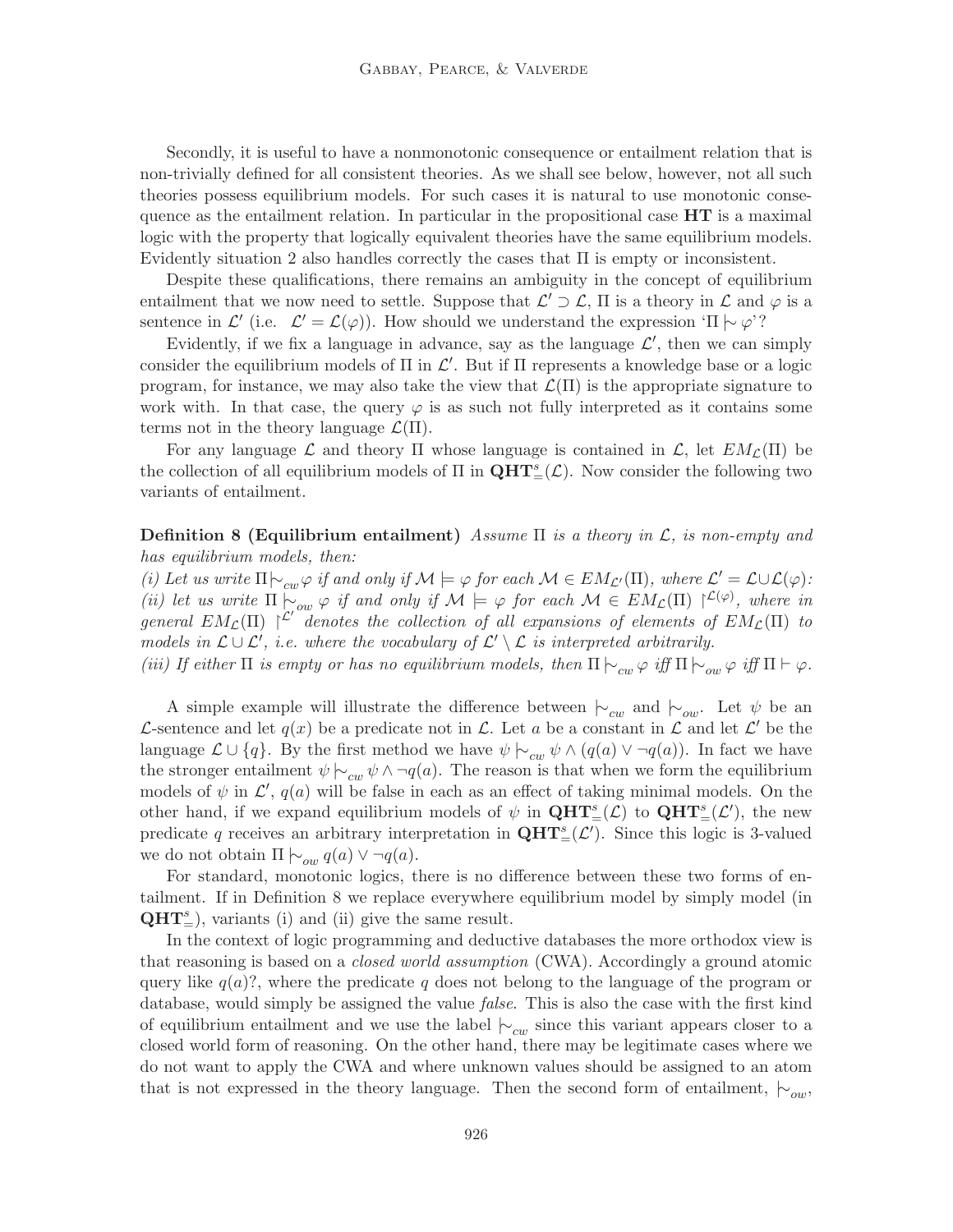nearer to open world reasoning, may be more appropriate. For present purposes, however, the suffices 'cw' and 'ow' should be thought of merely as mnemonic labels.

A thorough analysis of closed world versus open world reasoning in this context would lead us to consider assumptions such as UNA or SNA and is outside the scope of this paper. However, it has been observed in logic programming that the use of CWA can lead to certain apparent anomalies. Notably this occurs with programs that are unsafe (see Section 5 below), such as the following, formulated in traditional notation for logic programs:<sup>6</sup>

 $q(x, y)$  :  $-$  not  $p(x, y)$ .

 $p(x, x)$ .

Given restrictions such as SNA or Herbrand models, the query

? –  $q(a, z)$ .

yields no answer for z because it cannot be satisfied in models with only a single domain element a, while the query

? –  $q(a, b)$ .

is satisfiable, given the new constant  $b$ . In logic programming, where these restrictions are usually assumed, different solutions to this problem have been proposed (Gelder, Ross, & Schlipf, 1991; Kunen, 1987; Maher, 1988). Here we would like to point out that for equilibrium logic generally speaking this kind of program or theory does not create any special difficulties. Neither the query

? –  $q(a, z)$ .

which is understood as  $\exists z q(a, z)$ , nor the query

? –  $q(a, b)$ .

is true in all equilibrium models. In particular, in an equilibrium model whose domain is a singleton element, even  $q(a, b)$  need not be true; evidently in the general case that UNA for instance does not apply. On the other hand in answer set programming, where UNA is often assumed, it is also typically assumed that programs are safe. By the safety condition the above program is excluded because variables appearing in the head of a rule do not appear in its positive body and this makes answer sets sensitive to the set of constants appearing in the language or those that are used for grounding the program. In this paper, where the application of interpolation in ASP is concerned, we restrict attention to safe programs and theories complying with a generalised form of safety (Section 5 below).

# 3. Interpolation in Propositional Equilibrium Logic

In this section we deal with interpolation in propositional equilibrium logic. It is clear that by its semantic construction propositional equilibrium logic has  $HT$  as a deductive base. This base is actually maximal.

**Proposition 6 HT** is a strong and maximal deductive base for (propositional) equilibrium entailment.

The first property is precisely the strong equivalence theorem of Lifschitz, Pearce and Valverde (2001). Maximality follows from the fact that any logic strictly stronger than HT would have to contain classical logic which is easily seen not to be a deductive base, e.g. violating condition (ii) of Definition 1. We have:

<sup>6.</sup> We are grateful to an anonymous referee for raising this point and the example.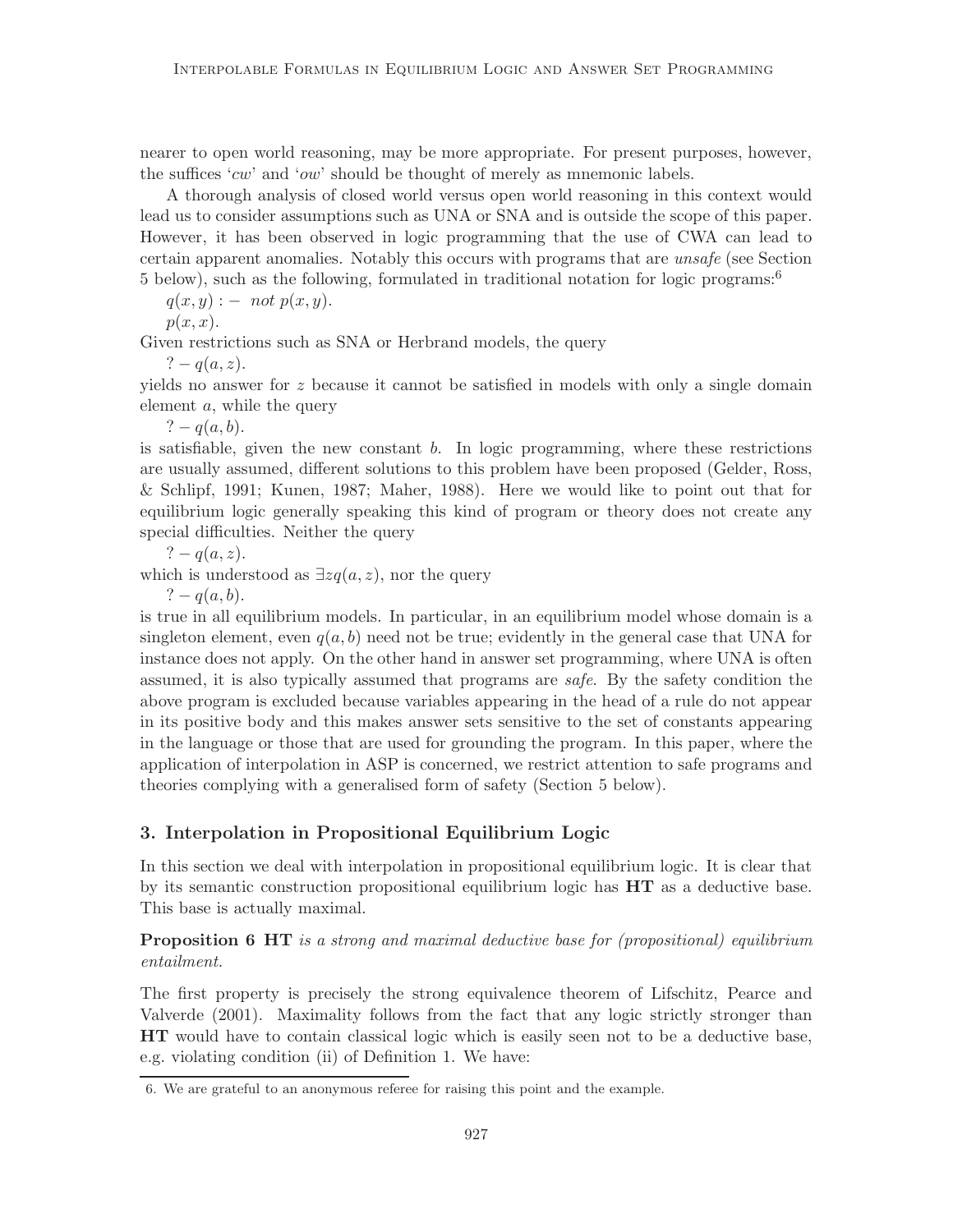**Lemma 1** Let  $\alpha$  be a coherent HT-formula and  $EM(\alpha)$  its set of equilibrium models. Then there is formula  $\alpha'$  of HT in  $v(\alpha)$  that defines  $EM(\alpha)$  in the sense that  $\mathcal{M} \in EM(\alpha)$  if and only if  $\mathcal{M} \models \alpha'$ .

*Proof.* Suppose that  $\alpha$  is coherent. and let

$$
\mathcal{M}_1 = \langle T_1, T_1 \rangle, \quad \mathcal{M}_2 = \langle T_2, T_2 \rangle, \dots, \quad \mathcal{M}_n = \langle T_n, T_n \rangle
$$

be an enumeration of its equilibrium models. We show how to define  $EM(\alpha)$ . Suppose each  $T_i$ , has  $k_i$  elements and denote them by  $A_1^i, \ldots, A_j^i, \ldots, A_{k_i}^i$ . Let  $\overline{T_i}$  be the complement of  $T_i$ ; then we can list its members as  $A_{k_1+1}^i, \ldots, A_l^i, \ldots, A_{|\nu(\alpha)|}^i$ . Set

$$
\delta^i = \bigwedge_{j=1,\dots,k_i} A^i_j \wedge \neg (\bigvee_{l=k_{i+1},\dots,|v(\alpha)|} A^i_l), \quad \text{and} \quad \alpha' = \bigvee_{i=1,\dots,n} \delta^i
$$

We claim that  $\mathcal{M} \models \alpha'$  if and only if  $\mathcal{M} = \mathcal{M}_i$  for some  $i = 1, \ldots, n$ , i.e. the models of  $\alpha'$ are precisely  $M_1, \ldots, M_n$ . To verify this claim, note that each  $M_i \models \delta^i$  and so  $M_i \models \alpha'$ . Conversely, suppose that  $\mathcal{M} \models \alpha'$ . From the semantics of HT it is clear that  $\mathcal{M} \models \varphi \vee \psi$  iff  $\mathcal{M} \models \varphi$  or  $\mathcal{M} \models \psi$ , so in particular  $\mathcal{M} \models \alpha'$  implies  $\mathcal{M} \models \delta^i$  for some  $i = 1, \ldots, n$ . However, each  $\delta^i$  defines a complete theory whose models are total. It follows that if  $\mathcal{M} \models \delta^i$ , then  $\mathcal{M} = \mathcal{M}_i$ . This establishes the claim.

Although we shall now demonstrate interpolation in the  $(\sim, \sim)$  form for the relation  $\vdash_{cw}$ , we actually establish a stronger result. One consequence of this is that if we are concerned with  $\vdash_{ow}$  entailment then the ( $\vdash, \vdash$ ) form of interpolation actually holds.

**Proposition 7** ( $\vdash, \vdash$ -Interpolation) Let  $\alpha, \beta$  be formulas and set  $v = v(\alpha) \cup v(\beta)$  and  $v' = v(\beta) \setminus v(\alpha)$  and suppose that  $B_1, \ldots B_n$  is an enumeration of  $v'$ . If  $\alpha \vdash_{cw} \beta$ , there is a formula  $\gamma$  such that  $v(\gamma) \subseteq v(\alpha) \cap v(\beta)$ ,  $\alpha \sim \gamma$ , and  $\gamma \wedge \neg B_1 \wedge \dots \wedge \neg B_n \models \beta$ . Hence in particular  $\gamma \n\sim_{cw} \beta$ .

*Proof.* Let  $\alpha, \beta$  and v, v' be as in the statement of the proposition, and suppose that  $\alpha \n\sim_{\alpha} \beta$ . Then  $\beta$  holds in all equilibrium models of  $\alpha$  in the language v. Case (i): suppose that  $\alpha$  is coherent and form its set of equilibrium models,  $EM_v(\alpha)$ .

By the equilibrium construction it is easy to see that in each model  $\mathcal{M} \in EM_v(\alpha)$  each atom  $B_i$  is false, for  $i = 1, n$ . Construct the formulas  $\delta_i$  and the formula  $\alpha'$  exactly as in the proof of Lemma 1. Now consider the formula  $(\neg B_1 \land \dots \land \neg B_n) \land \alpha'$ . Clearly this formula defines the set of equilibrium models of  $\alpha$  in  $HT(v)$ . Consequently,  $(\neg B_1 \land \dots \land \neg B_n) \land \alpha' \models \beta$ and so  $\alpha' \vdash (\neg B_1 \land \ldots \land \neg B_n) \rightarrow \beta$ . We can now apply the interpolation theorem for HT to infer that there is a formula  $\gamma$  such that  $\alpha' \vdash \gamma$  and  $\gamma \vdash (\neg B_1 \land \dots \land \neg B_n) \rightarrow \beta$ , where  $v(\gamma) \subseteq v(\alpha') \cap v(\beta)$  and hence  $v(\gamma) \subseteq v(\alpha) \cap v(\beta)$ . Since HT is a deductive base, we conclude that

$$
\alpha \hspace{0.2em}\sim\hspace{-0.9em}\mid\hspace{0.58em} \gamma \hspace{0.2em} \& \hspace{0.2em} \gamma \wedge \neg B_1 \wedge \ldots \wedge \neg B_n \vdash \beta.
$$

Now, since  $v(\gamma) \subseteq v(\alpha) \cap v(\beta)$ ,  $B_i \notin v(\gamma)$  for  $i = 1, n$ . It follows that in  $HT(v(\beta))$ , each  $B_i$ is false in every equilibrium model of  $\gamma$ . So each such model M satisfies  $(\neg B_1 \land \dots \land \neg B_n)^T$ . Since each also satisfies  $\beta$ , we have  $\gamma \sim_{cw} \beta$ .

<sup>7.</sup> Notice that in this case adding to  $\gamma$  the sentence  $(\neg B_1 \land \dots \land \neg B_n)$  does not change its set of equilibrium models.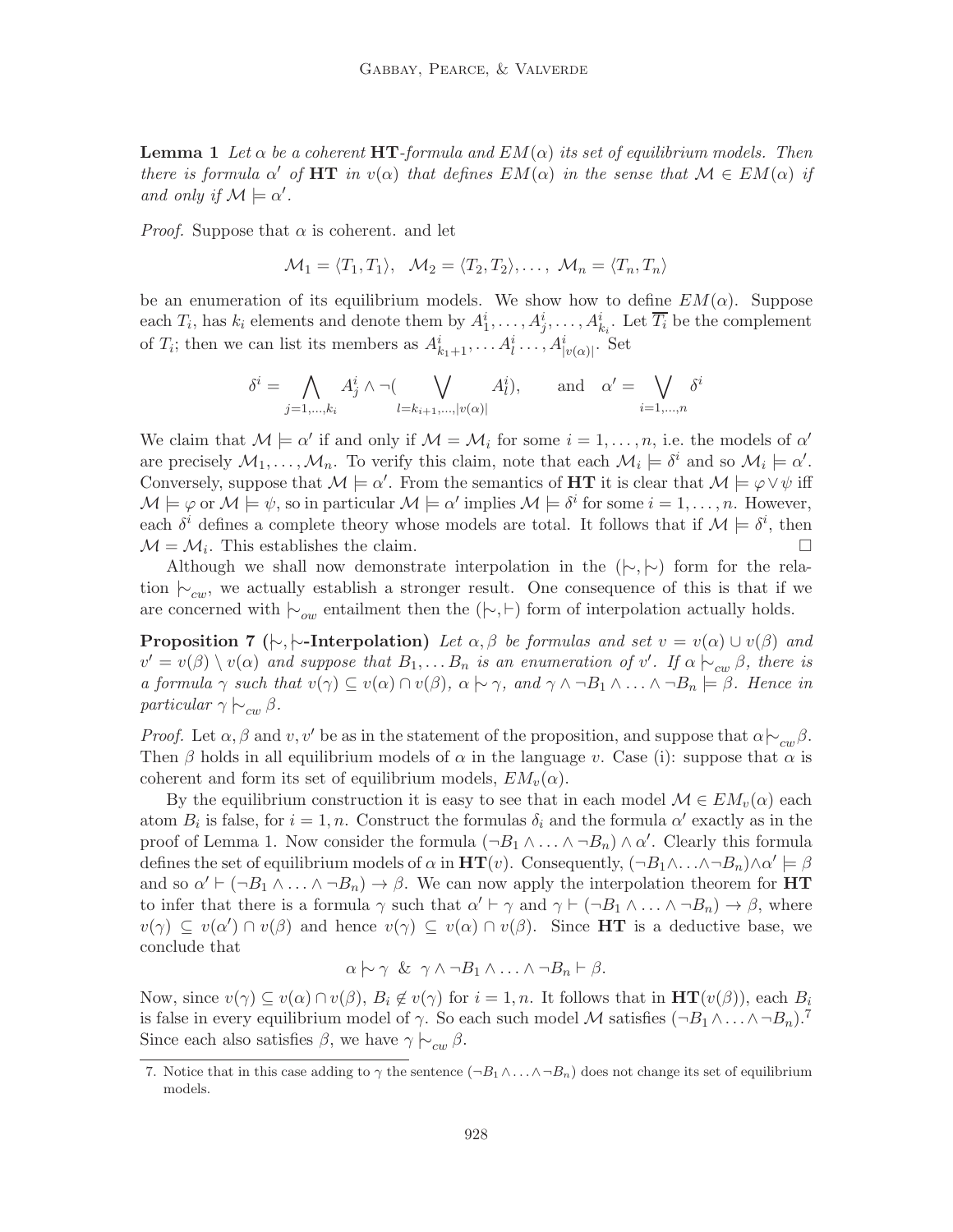Case (ii). If  $\alpha$  has no equilibrium models then the hypothesis is that  $\alpha \vdash \beta$ . In that case we simply choose an interpolant  $\gamma$  for  $(\alpha, \beta)$ .

Corollary 1 ( $\vdash$ ,  $\vdash$ -Interpolation) Let  $\alpha, \beta$  be formulas such that  $\alpha \vdash_{cw} \beta$  and  $v(\beta) \subseteq$  $v(\alpha)$ . There is a formula  $\gamma$  such that  $v(\gamma) \subseteq v(\alpha) \cap v(\beta)$  and  $\alpha \vdash_{cw} \gamma$  and  $\gamma \vdash \beta$ .

*Proof.* Immediate from Proposition 7 by the fact that  $v(\beta) \setminus v(\alpha) = \emptyset$ .

**Proposition 8** ( $\vdash$ ,  $\vdash$ -**Interpolation**) Let  $\alpha, \beta$  be formulas and set  $v = v(\alpha) \cup v(\beta)$  and  $v' = v(\beta) \setminus v(\alpha)$ . If  $\alpha \n\big|_{\alpha \in \beta}$ , there is a formula  $\gamma$  such that  $v(\gamma) \subseteq v(\alpha) \cap v(\beta)$ ,  $\alpha \n\big|_{\gamma}$ , and  $\gamma \vdash \beta$ .

*Proof.* Let  $\alpha, \beta$  and  $v, v'$  be as in the statement of the proposition and suppose that  $\alpha \nvert_{\alpha} \beta$ . Then  $\beta$  holds in all expansions of elements of  $EM_{v(\alpha)}(\alpha)$  to the language v. Case (i): suppose that  $\alpha$  is coherent and consider  $EM_{v(\alpha)}(\alpha)$ .

Again construct the formulas  $\delta_i$  and the formula  $\alpha'$  exactly as in the proof of Lemma 1. Now consider  $\alpha'$  which defines the set  $EM_{v(\alpha)}(\alpha)$ . Then  $\beta$  holds in all expansions of models of  $\alpha'$  to v. Hence  $\alpha' \models \beta$  and therefore  $\alpha' \vdash \beta$  We can now apply the interpolation theorem for HT to infer that there is a formula  $\gamma$  such that  $\alpha' \vdash \gamma$  and  $\gamma \vdash \beta$ , where  $v(\gamma) \subseteq v(\alpha') \cap v(\beta)$  and hence  $v(\gamma) \subseteq v(\alpha) \cap v(\beta)$ . Since  $\alpha \nmid_{\text{ow}} \alpha'$  and **HT** is a deductive base we conclude that

$$
\alpha \hspace{0.2em}\sim_{ow} \gamma \hspace{0.2em} \& \hspace{0.2em} \gamma \vdash \beta.
$$

Case (ii). If  $\alpha$  has no equilibrium models, choose  $\gamma$  as an interpolant for  $(\alpha, \beta)$ .

# 4. Interpolation in Quantified Equilibrium Logic

We now turn to first-order logic. Given inferences of the form  $\alpha \sim \beta$ , a key element in the proofs of Propositions 7 and 8 is the existence of a formula  $\alpha'$  that defines the collection  $EM_{v(\alpha)}(\alpha)$  of equilibrium models. In the propositional case we have seen how the existence of such an  $\alpha'$  can be established. In the first-order case, on the other hand, such an  $\alpha'$  need not exist. In other words,  $EM_{\mathcal{L}(\alpha)}(\alpha)$  need not be first-order definable for arbitrary  $\alpha$ . This fact is not hard to show. As Ferraris et al. (2007) have pointed out, in the general form of answer set programming where first-order formulas are allowed, and a fortiori in quantified equilibrium logic, the property of *transitive closure* is expressible. Yet this property is not definable in classical first-order logic and therefore it also cannot be defined in  $QHT_{=}^s$ .

In the usual way we say that a collection  $K$  of  $\mathbf{QHT}^s_{=}(\mathcal{L})$  models is  $(\mathbf{QHT}^s_{=} )$  definable if there is an L-sentence,  $\varphi$ , such that  $M \in \mathcal{K} \Leftrightarrow M \models \varphi$ . It is easy to see that whenever the class  $EM_{\mathcal{L}(\alpha)}(\alpha)$  is first-order definable in  $\mathbf{QHT}_{=}^s$  we do obtain first-order analogs of Propositions 7 and 8. The method of proof is essentially the same as before. For completeness we outline the main steps for the case of  $(\sim, \sim)$ -interpolation.

**Proposition 9** ( $\vdash$ ,  $\vdash$ -Interpolation) Let  $\alpha$ ,  $\beta$  be formulas such that the collection of equilibrium models of  $\alpha$  is  $\mathbf{QHT}_{=}^s$ - definable. Set  $\mathcal{L} = \mathcal{L}(\alpha) \cup \mathcal{L}(\beta)$  and  $\mathcal{L}' = \mathcal{L}(\beta) \setminus \mathcal{L}(\alpha)$ . Let  $\{p_i : i = 1, n\}$  be the (finite, possibly empty) set of predicates in  $\mathcal{L}'$  and suppose for each i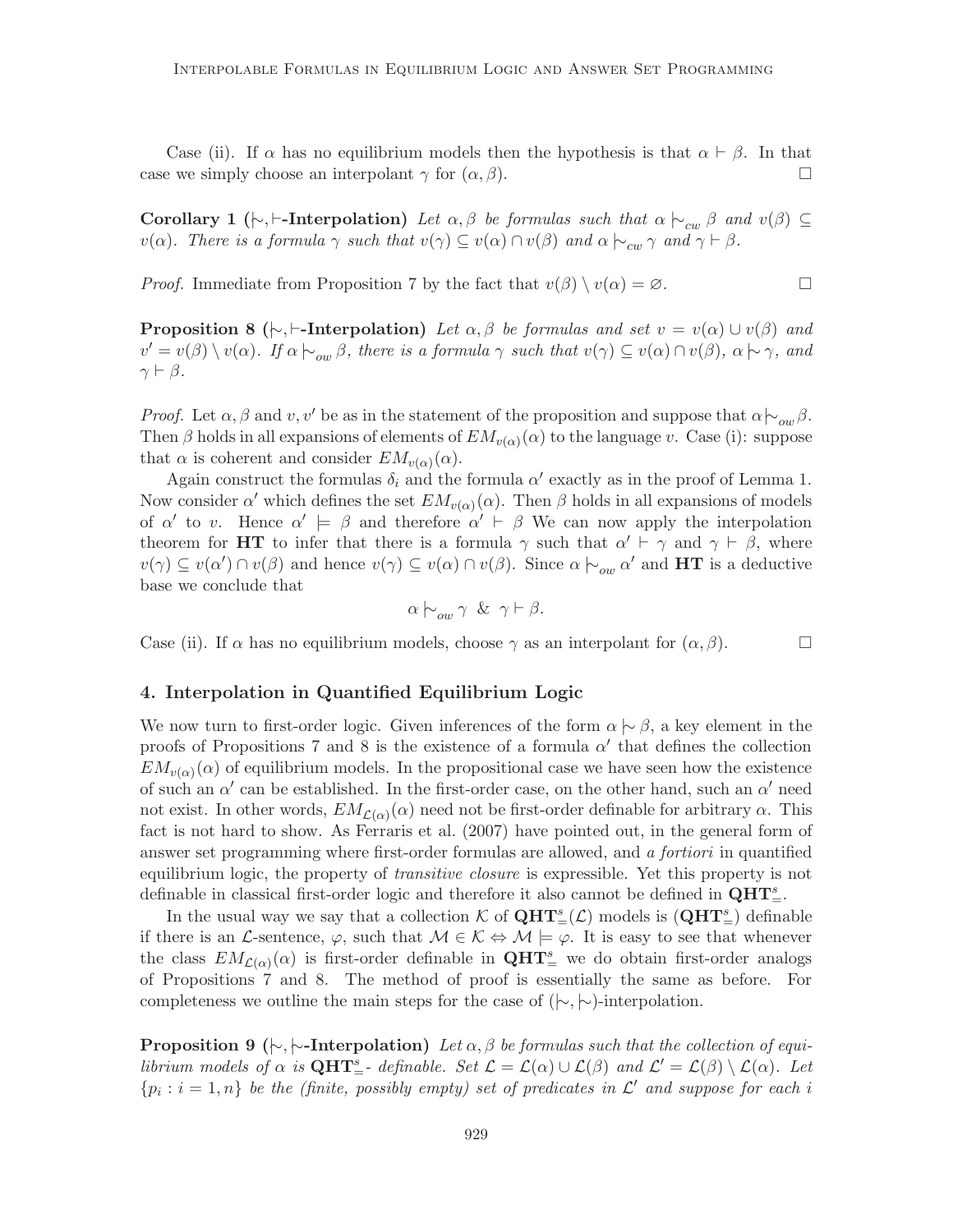that  $p_i$  is of arity  $k_i$ . If  $\alpha \nvertarrow_{cw} \beta$ , there is a formula  $\gamma$  such that  $\mathcal{L}(\gamma) \subseteq \mathcal{L}(\alpha) \cap \mathcal{L}(\beta)$ ,  $\alpha \nvertarrow \gamma$ , and

$$
\gamma \wedge \bigwedge_{i=1,n} \forall \mathbf{x} \neg p_i(\mathbf{x}) \models \beta
$$

Hence in particular  $\gamma \hspace{0.2em}\sim\hspace{-0.9em}\mid\hspace{0.58em} \sum_{cw} \beta$ .

*Proof.* Assume the hypotheses. Then  $\beta$  holds in all equilibrium models of  $\alpha$  in the language L. We treat just the case where  $\alpha$  is coherent and has a non-empty collection of equilibrium models,  $EM_{\mathcal{L}(\alpha)}(\alpha)$ . By assumption this collection is definable by a  $\mathbf{QHT}^s_{=}(\mathcal{L}(\alpha))$ -sentence,  $\alpha'$ , say. Now consider the equilibrium models of  $\alpha$  in the expanded language  $\mathcal{L}$ , i.e. the collection  $EM_C(\alpha)$ . By the equilibrium construction we claim that  $EM_C(\alpha) \models \forall x \neg p_i(x)$ , for all  $i = 1, n$ . Since we are now working with the first-order semantics, let us rehearse briefly the argument for this. If it were not true there would be a model  $\langle U, T, T \rangle \in EM_{\mathcal{L}}(\alpha)$ , a predicate symbol  $p_i \in \mathcal{L}'$  and some tuple **a** of elements in the domain of  $\langle U, T, T \rangle$ , such that  $\langle U, T, T \rangle = p_i(\mathbf{a})$ , ie  $p_i(\mathbf{a}) \in T$ . However, since  $\alpha$  does not refer to the relation  $p_i$ , the structure  $\langle U, H, T \rangle$  with  $H = T \setminus p_i(\mathbf{a})$  must also be a model of  $\alpha$ , contradicting that  $\langle U, T, T \rangle$  is in equilibrium. So  $EM_{\mathcal{L}}(\alpha) \models \alpha' \land \bigwedge_{i=1,n} \forall x \neg p_i(x)$  and since  $\alpha'$  defines  $EM_{\mathcal{L}(\alpha)}(\alpha)$  clearly  $\alpha' \wedge \bigwedge_{i=1,n} \forall \mathbf{x} \neg p_i(\mathbf{x})$  defines  $EM_{\mathcal{L}}(\alpha)$ .

Now we proceed as in the propositional case.  $\alpha' \wedge \bigwedge_{i=1,n} \forall x \neg p_i(x) \vdash \beta$ , so

$$
\alpha' \vdash \bigwedge_{i=1,n} \forall \mathbf{x} \neg p_i(\mathbf{x}) \to \beta.
$$

By the interpolation theorem for  $\mathbf{QHT}_{=}^s$  there is a formula  $\gamma$  such that  $\mathcal{L}(\gamma) \subseteq \mathcal{L}(\alpha) \cap \mathcal{L}(\beta)$ ,  $\alpha' \vdash \gamma$  and  $\gamma \vdash \bigwedge_{i=1,n} \forall x \neg p_i(x) \rightarrow \beta$ . Consequently we also have

$$
\alpha \hspace{0.2em}\sim\hspace{-0.9em}\mid\hspace{0.58em} \gamma \hspace{0.2em} \& \hspace{0.2em} \gamma \wedge \bigwedge_{i=1,n} \forall \mathbf{x} \neg p_i(\mathbf{x}) \vdash \beta
$$

By the same token as in the propositional case, we infer that  $\gamma \vdash_{cw} \beta$ .

The case of  $(\vdash, \vdash)$ -interpolation for  $\vdash_{ow}$  is analogous and we state the main property without proof.

**Proposition 10** ( $\vdash$ ,  $\vdash$ -Interpolation) Let  $\alpha, \beta$  be formulas such that the collection of equilibrium models of  $\alpha$  is  $QHT_{=}^s$ -definable. If  $\alpha \nvert_{\alpha} \otimes \beta$ , there is a formula  $\gamma$  such that  $\mathcal{L}(\gamma) \subseteq \mathcal{L}(\alpha) \cap \mathcal{L}(\beta), \ \alpha \mapsto \gamma \ \text{and} \ \gamma \vdash \beta.$ 

# 5. An Illustration: Interpolation for Safe Formulas

How restrictive is the definability assumption? Is it often met in practice? Actually in mainstream answer set programming, whose language equilibrium logic captures and extends (see the next section), non-definable classes of answers sets play no significant role. The reason is that for query answering existing solvers rely on grounders that instantiate all or parts of a program before computing the intended models or solutions. The grounding process essentially eliminates variables and reduces the original program to propositional form. In such practical cases, then, the collection of stable or equilibrium models will be definable.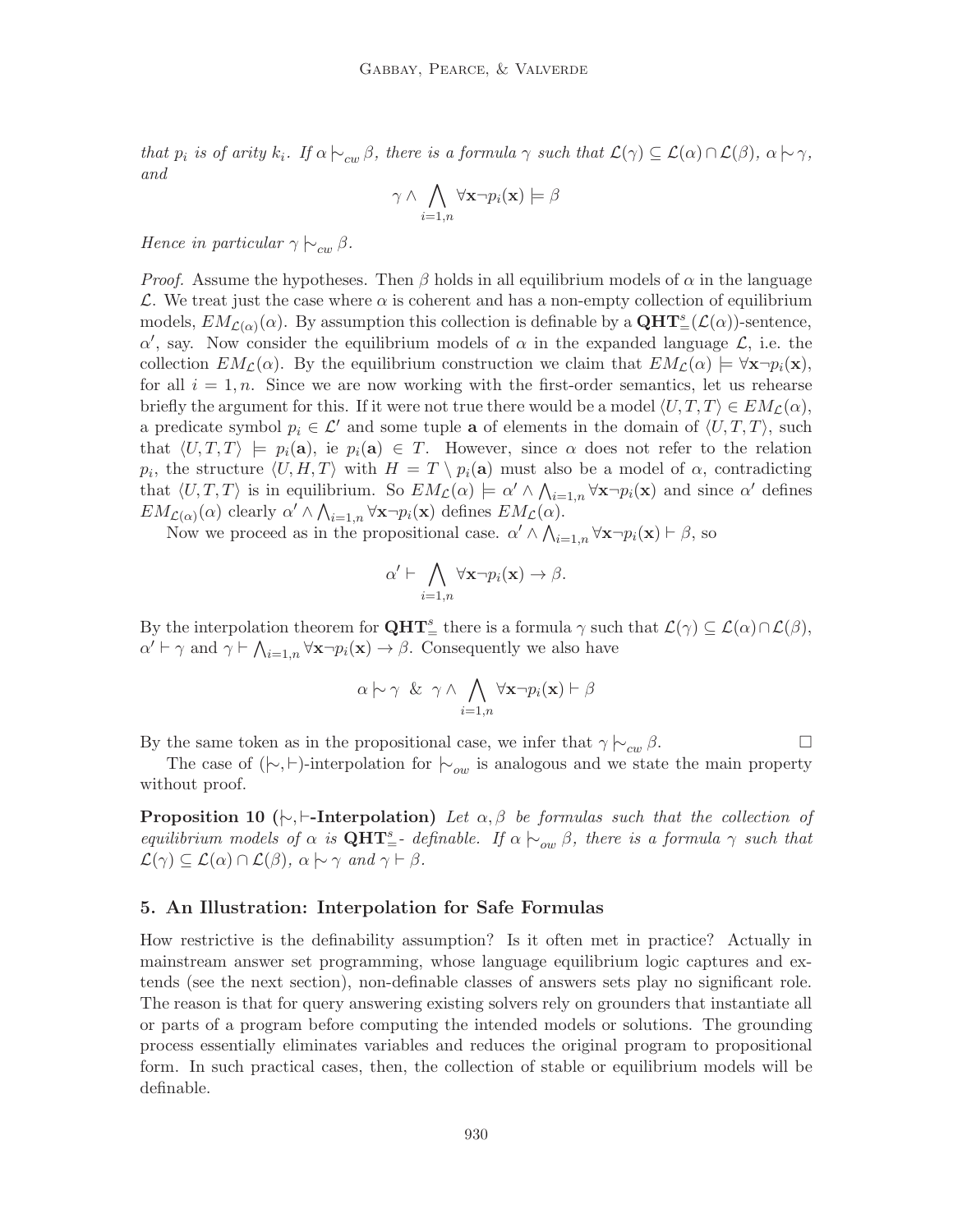For this computational approach to work in general, syntactic restrictions need to be imposed on admissible programs or theories. The most common form of restriction is called safety. For standard types of logic programs based on *rules* one regards a rule as safe if every variable appearing in rule's head also appears in its body. For the more complex formulas admitted by equilibrium logic and by the general approach to answer sets (Ferraris et al., 2007; Ferraris, 2008), new concepts of safety need to be devised. Proposals for suitable safety concepts were made by Lee, Lifschitz and Palla (2008b) for general first-order formulas and by Bria, Faber and Leone (2008) for a more restricted syntactic class. More recently Cabalar, Pearce and Valverde (2009) have generalised both these approaches and suggested a safety concept for arbitrary function-free formulas in equilibrium logic. Since this new concept of safety defines a quite broad class of interpolable formulas, let us review here its main features. In the following section we will mention some other kinds of interpolable formulas that may arise in answer set programming.

#### 5.1 General Concept of Safety

For the remainder of this section we assume that all languages are function-free. As usual a sentence is said to be in *prenex* form if it has the following shape, for some  $n \geq 0$ :

$$
Q_1x_1\ldots Q_nx_n\alpha
$$

where  $Q_i$  is  $\forall$  or  $\exists$  and  $\alpha$  is quantifier-free. A sentence is said to be *universal* if it is in prenex form and all quantifiers are universal. A universal theory is a set of universal sentences. The safety concept is defined for prenex formulas which provide a normal form for  $QHT_{=}^{s}$  (Pearce & Valverde, 2005).

We first introduce a concept called semi-safety. The main property of semi-safety formulas will be that their equilibrium models only refer to objects from their language. Note that for the remainder of this section we use the fact that negation can be treated as a defined operator, by  $\neg \varphi \equiv \varphi \rightarrow \bot$ , and do not consider additional semantic clauses for negation.

**Definition 9 (Semi-safety)** A quantifier free formula  $\varphi$  is semi-safe it is has not nonsemi-safe variable; that is,  $\text{RSS}(\varphi) = \varnothing$ , where the NSS operator is recursively defined as follows:

- If  $\varphi$  is an atom, NSS( $\varphi$ ) is the set of variables in  $\varphi$ ;
- NSS $(\varphi_1 \land \varphi_2)$  = NSS $(\varphi_1)$  ∪ NSS $(\varphi_2)$ ;
- NSS $(\varphi_1 \vee \varphi_2)$  = NSS $(\varphi_1)$  ∪ NSS $(\varphi_2)$ ;
- NSS $(\varphi_1 \to \varphi_2)$  = NSS $(\varphi_2)$  \ RV $(\varphi_1)$ ,

where operator RV computes the restricted variables as follows:

- For atomic  $\varphi$ , if  $\varphi$  is an equality between two variables then  $RV(\varphi) = \varnothing$ ; otherwise,  $\text{RV}(\varphi)$  is the set of all variables occurring in  $\varphi$ ;
- $RV(\perp) = \emptyset$ ;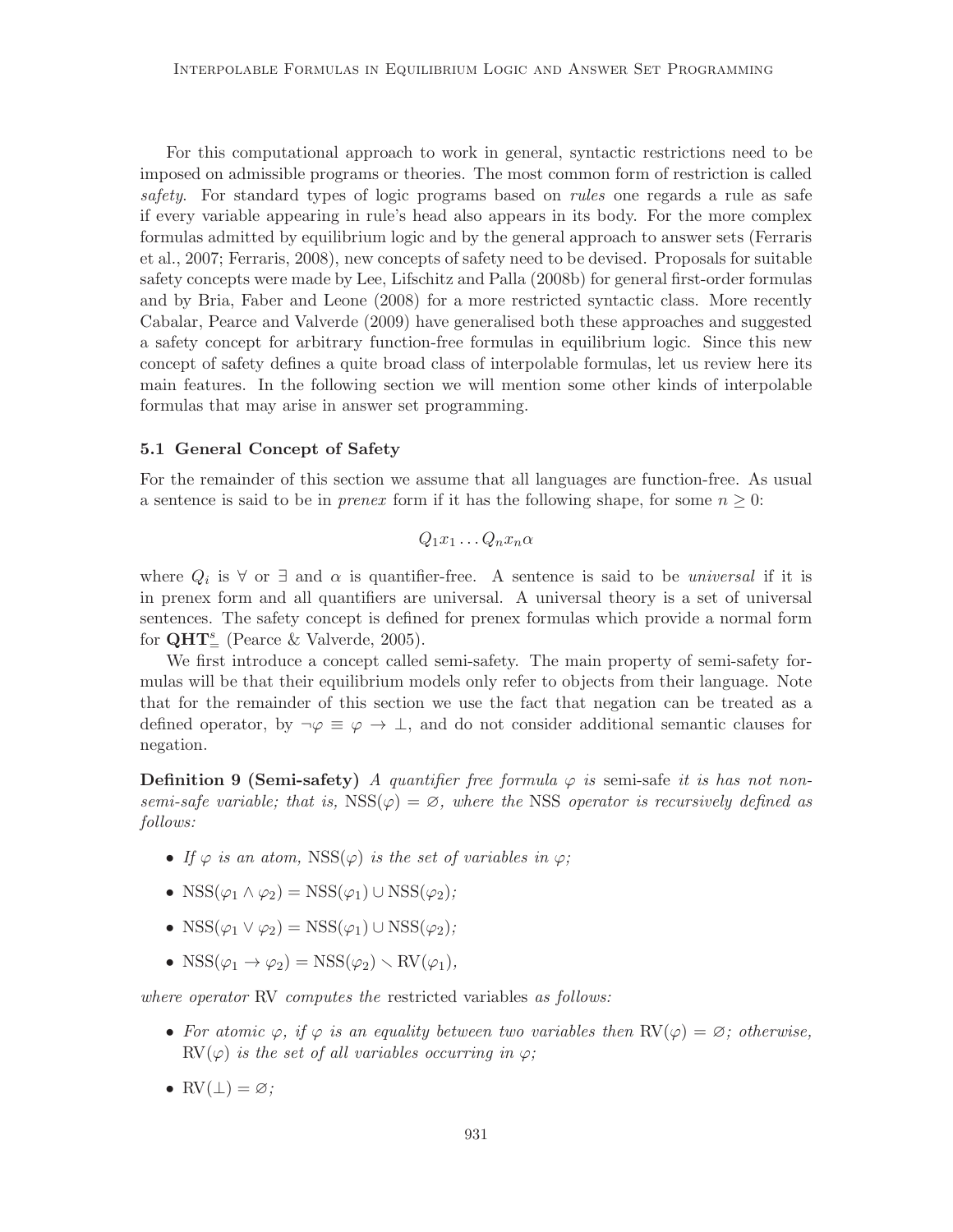- RV $(\varphi_1 \wedge \varphi_2) = RV(\varphi_1) \cup RV(\varphi_2);$
- RV $(\varphi_1 \vee \varphi_2) = RV(\varphi_1) \cap RV(\varphi_2);$
- RV $(\varphi_1 \rightarrow \varphi_2) = \varnothing$ .

This definition of semi-safe formulas was introduced by Cabalar, Pearce and Valverde (2009) and generalises the former definition of Lee, Lifschitz and Palla (2008b). In short, a variable x is semi-safe in  $\varphi$  if every occurrence is inside some subformula  $\alpha \to \beta$  such that, either  $x \in \text{RV}(\alpha)$  or x is semi-safe in  $\beta$ .

Some examples of semi-safe formulas are, for instance:

$$
\neg p(x) \to (q(x) \to r(x))
$$
  
 
$$
p(x) \lor q \to \neg r(x)
$$
 (6)

Note how in (6), x is not restricted in  $p(x) \vee q$  but the consequent  $\neg r(x)$  is semi-safe and thus the formula itself. On the contrary, the following formulas are not semi-safe:

$$
p(x) \lor q \to r(x)
$$

$$
\neg\neg p(x) \land \neg r(x) \to q(x)
$$

The following results set the previously referred property for semi-safe formulas: their equilibrium models only include objects from the language.

Proposition 11 (Cabalar et al., 2009) If  $\varphi$  is function free, semi-safe, and  $\langle (D, I), T, T \rangle \models \varphi$ , then  $\langle (D, I), T|_{C}, T \rangle \models \varphi$ .

**Theorem 2 (Cabalar et al., 2009)** If  $\varphi$  is function free, semi-safe, and  $\langle (D, I), T, T \rangle$  is an equilibrium model of  $\varphi$ , then  $T|_C = T$ .

The equilibrium models of semi-safe formulas only refer to objects from the language, however a model could be or not in equilibrium depending of the considered domain. To guarantee the independence from the domain, we need an additional property to the semisafety. Specifically, we need to analyse whether the unnamed elements could modify an interpretation of the formula. To do that, we use the assignments of the Kleene's threevalued logic; the three-valued interpretation  $\nu: At \to \{0, \frac{1}{2}, 1\}$ , are extended to evaluate arbitrary formulas  $\nu(\varphi)$  as follows:

$$
\nu(\varphi \wedge \psi) = \min(\nu(\varphi), \nu(\psi)) \qquad \nu(\bot) = 0
$$
  

$$
\nu(\varphi \vee \psi) = \max(\nu(\varphi), \nu(\psi)) \qquad \nu(\varphi \to \psi) = \max(1 - \nu(\varphi), \nu(\psi))
$$

For every variable x, we are going to use the Kleene's interpretations  $\nu_x$ , defined as follows:  $\nu_x(\alpha) = 0$  if x occurs in the atom  $\alpha$  and  $\nu_x(\alpha) = \frac{1}{2}$  otherwise. Intuitively,  $\nu_x(\varphi)$  fixes all atoms containing the variable  $x$  to 0 (falsity) leaving all the rest undefined and then evaluates  $\varphi$  using Kleene's three-valued operators, that is nothing else but exploiting the defined values 1 (true) and 0 (false) as much as possible.

An occurrence of a variable x in  $Qx \varphi$  is weakly-restricted if it occurs in a subformula  $\psi$  of  $\varphi$  such that: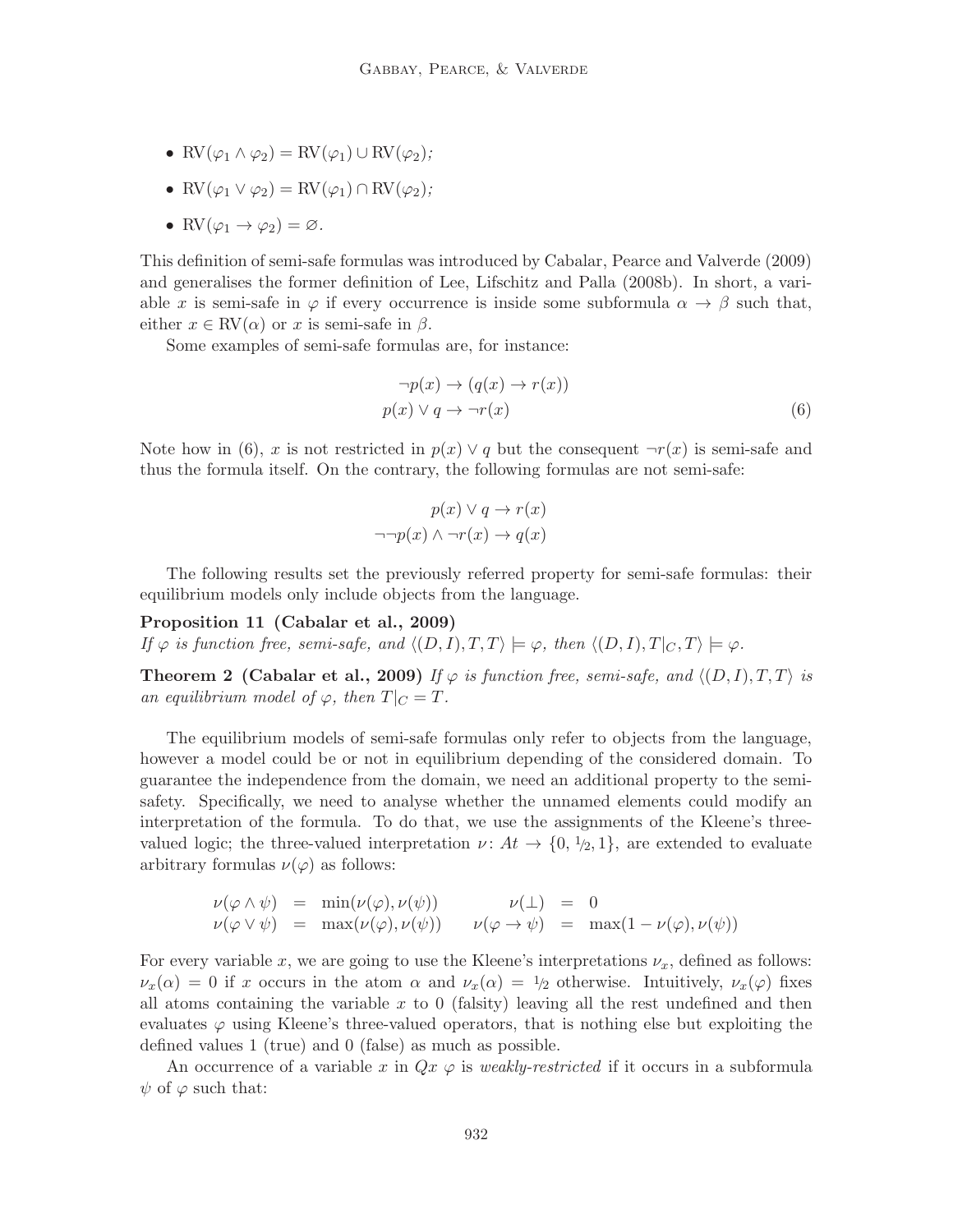- $Q = \forall, \psi$  is positive<sup>8</sup> and  $\nu_x(\psi) = 1$
- $Q = \forall, \psi$  is negative and  $\nu_x(\psi) = 0$
- $Q = \exists, \psi$  is positive and  $\nu_r(\psi) = 0$
- $Q = \exists, \psi$  is negative and  $\nu_x(\psi) = 1$

In all cases, we further say that  $\psi$  makes the ocurrence weakly restricted in  $\varphi$ . This property is added to the semi-safety condition to complete the definition of safety.

**Definition 10** A semi-safe sentence is said to be safe if all its positive occurrences of universally quantified variables, and all its negative occurrences of existentially quantified variables are weakly restricted.

For instance, the formula  $\varphi = \forall x(\neg q(x) \rightarrow (r \vee \neg p(x)))$  is safe: the occurrence of x in  $p(x)$  is negative, whereas the occurrence in  $q(x)$  is inside a positive subformula,  $\varphi$  itself, for which x is weakly-restricted, since  $\nu_x(\varphi) = 0 \to (1/2 \vee 0) = 1$ . Another example of a safe formula is  $\forall x((\neg\neg p(x) \land q(x)) \rightarrow r).$ 

**Proposition 12 (Cabalar et al., 2009)** If  $\varphi$  is function free, safe, and prenex formula, then:  $\langle (D, I), T, T \rangle$  is an equilibrium model of  $\varphi$  if and only if it is an equilibrium model of  $Gr_C(\varphi)$  (the grounding of  $\varphi$  over C).

# 5.2 Interpolation

On the basis of Proposition 12 we could already establish interpolation theorems for safe formulas in prenex form, essentially by replacing such formulas by their ground versions and working in propositional logic. However, we can also apply Propositions 9 and 10 directly by noting the property shown by Cabalar et al. (2009) that safe prenex formulas have definable classes of equilibrium models.

**Theorem 3 (interpolation for safe formulas)** Safe formulas in prenex form have  $QHT_{=}^s$ -definable classes of equilibrium models. Therefore for such formulas ( $\uparrow\sim,\uparrow\sim$ )-interpolation for  $\vdash_{cw}$  inference holds as in Proposition 9 and  $(\vdash, \vdash)$ -interpolation holds for  $\vdash_{ow}$ inference as in Proposition 10.

# 6. Interpolation in Answer Set Semantics

Answer set programming (ASP) has become an established form of declarative, logic-based programming and its basic ideas are now well-known. For a textbook treatment the reader is referred to Baral's book (2003). As is also well-known, the origins of ASP lie in the stable model and answer set semantics for logic programs introduced by Gelfond and Lifschitz (1988, 1990, 1991). This semantics made use of a fixpoint condition involving a certain 'reduct' operator. Subsequent extensions of the concept to cover more general kinds of rules

<sup>8.</sup> Recall that a subexpression of a formula is said to be positive in it if the number of implications that contain that subexpression in the antecedent is even, and negative if it is odd. Here we also consider that  $\neg \varphi$  is defined as  $\varphi \to \bot$ .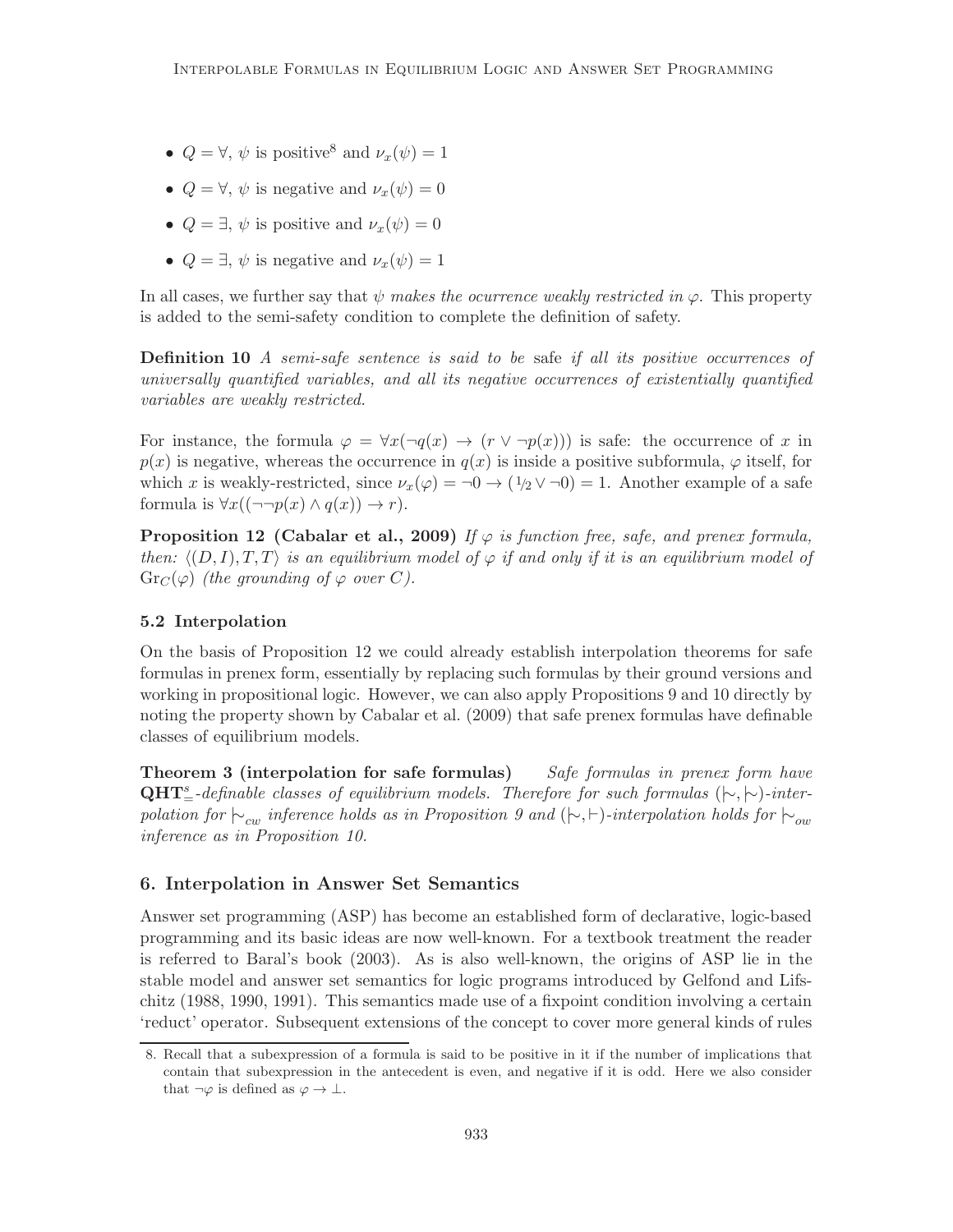also relied on a reduct operator of similar sort. For the original definitions, the reader is referred to the various papers cited.

The correspondence between answer set semantics and equilibrium logic is also wellestablished and has been discussed in many publications, beginning with Pearce (1997), who first showed how the answer sets of disjunctive programs can be regarded as equilibrium models (Lifschitz et al., 2001, 2007; Ferraris et al., 2007; Pearce & Valverde, 2005, 2006, 2008). For our purposes it will suffice to recall just two important syntactic classes of programs and the main features of the correspondence with equilibrium logic.

At one extreme we have ground, disjunctive logic programs; we treat them here without strong negation, so their answer sets are simply collections of atoms. These programs consist of sets of ground rules of the form

$$
K_1 \vee \ldots \vee K_k \leftarrow L_1, \ldots L_m, not L_{m+1}, \ldots, not L_n \tag{7}
$$

where the  $L_i$  and  $K_j$  are atoms. The 'translation' from the syntax of programs to  $HT$ propositional formulas is the trivial one, viz.  $(7)$  corresponds to the  $HT$  sentence

$$
L_1 \wedge \ldots \wedge L_m \wedge \neg L_{m+1} \wedge \ldots \wedge \neg L_n \to K_1 \vee \ldots \vee K_k
$$
 (8)

Under this translation the correspondence between the answer sets and the equilibrium models of ground disjunctive programs is also the direct one:

**Proposition 13** Let  $\Pi$  be a disjunctive logic program. Then  $\langle T, T \rangle$  is an equilibrium model of  $\Pi$  if and only if T is an answer set of  $\Pi$ .

This was first shown by Pearce (1997) but the basic equivalence was later shown to hold for more general classes of programs by Pearce, P. de Guzman and Valverde (2000).

It is also common to treat non-ground rules of form (7) where variables may appear. These variables are thought of as being universally quantified, so the corresponding translation into a logical formula would simply be the universal closure of formula (8).

At the other extreme, Ferraris, Lee and Lifschitz (2007) provided a new definition of stable model for arbitrary first-order formulas. In this case the property of being a stable model is defined syntactically via a second-order condition that resembles parallel circumscription. However they also showed that the new notion of stable model is equivalent to that of equilibrium model as defined here for first-order languages. In a sequel to this paper, Lee, Lifschitz and Palla (2008a) have applied the new definition and made the following refinements. The stable models of a formula are defined as Ferraris et al. (2007) were, while the answer sets of a formula are those Herbrand models of the formula that are stable in the sense of Ferraris et al. Using this new terminology, it follows that in general stable models and equilibrium models coincide, while answer sets are equivalent to SNA-QHT models that are equilibrium models.

In between these two extremes many syntactically different kinds of programs have been considered and several variations in the concept of answer set have been proposed. However all the main varieties display a similar correspondence to equilibrium logic. It is merely necessary in some cases to restrict attention to specific kinds of equilibrium models, e.g. Herbrand models, UNA-models or SNA-models. It is important to notice also that this correspondence extends to many of the additional constructs that have been introduced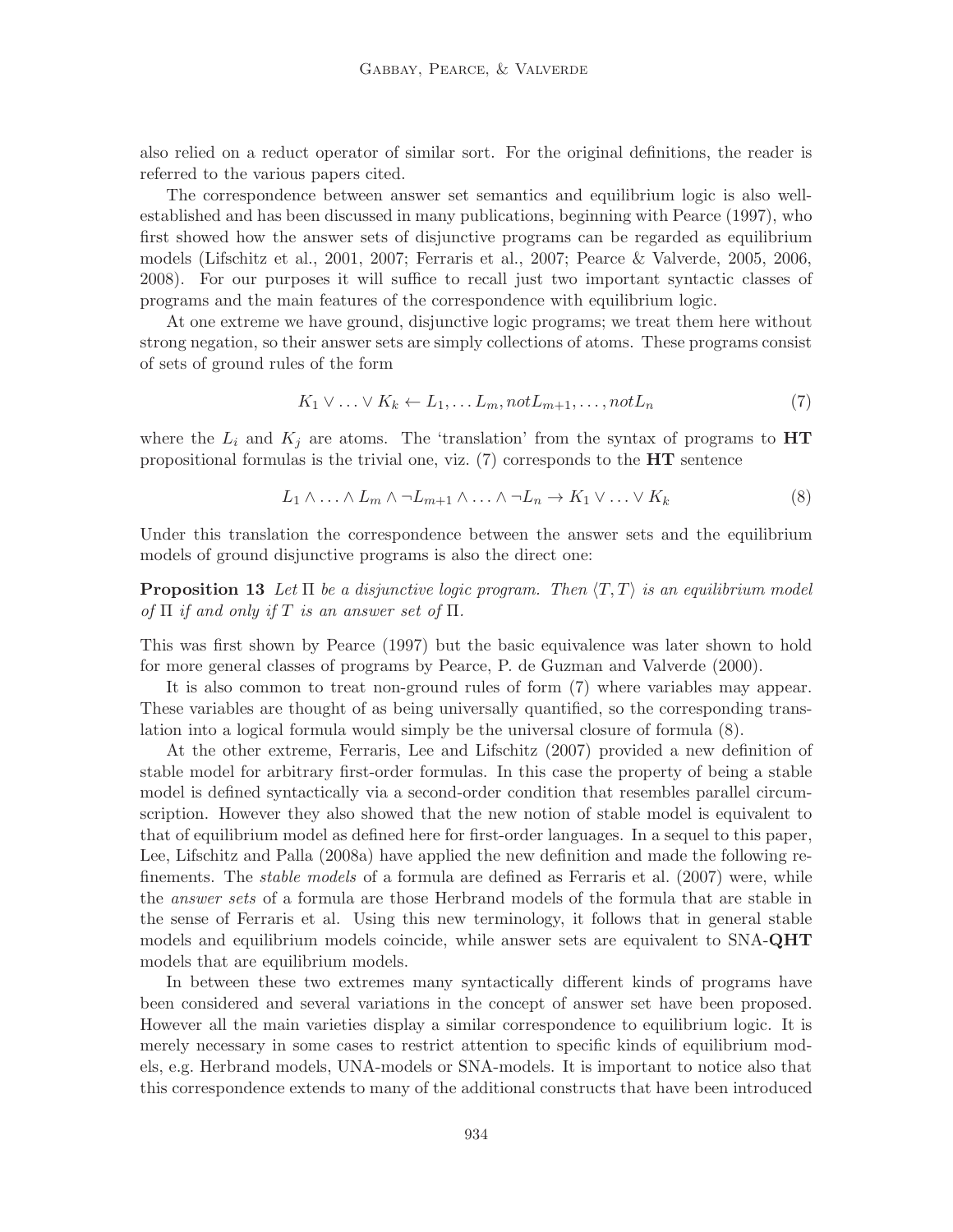in ASP, such as cardinality and weight constraints and even general forms of aggregates (Lee & Meng, 2009). All these can be accommodated in equilibrium logic by translation into logical formulas.

In ASP the main emphasis is on finding answer sets and this is what most answer set solvers compute. Less attention is placed on implementing a non-monotonic inference relation or a query answering mechanism. However there is a standard, skeptical concept of inference or entailment associated with answer set semantics. This notion of entailment or consequence for programs under the answer set semantics is that a query  $Q$  is entailed by a program Π if Q is true in all answer sets of Π (Balduccini, Gelfond, & Nogueira, 2000). Let us denote this entailment or consequence relation by  $\vdash_{AS}$ . Evidently atoms are true in an answer set if and only if they belong to it. Conjunctions and disjunctions are handled in the obvious way (Lifschitz, Tang, & Turner, 1999; Balduccini et al., 2000). Sometimes, queries of the form not a, or in logical notation  $\neg a$ , are not explicitly dealt with (Balduccini et al., 2000). However it seems to be in keeping with the semantics to regard a formula of form not  $\alpha$  or  $\neg \alpha$  to be true in an answer set if and only if  $\alpha$  is not true. Another way to express this would be to say that an answer set satisfies  $\neg \alpha$  if it does not violate the constraint  $\{\leftarrow \alpha\}$ , understanding constraint violation as Lifschitz, Tang and Turner (1999).<sup>9</sup> In this way we would say that  $\Pi \vdash_{AS} \neg A$  if no answer set of  $\Pi$  contains A. Similarly, the interpretation of queries containing quantifiers in answer set semantics should also conform to that of equilibrium logic, taking account of any specific restrictions, such as Herbrand models, that might be imposed.

We can therefore transfer interpolation properties from equilibrium logic to answer set semantics and ASP. It remains to consider whether  $\vdash_{AS}$  is best identified with the closed world version of inference,  $\vert \sim_{cw}$ , or the more open world version,  $\vert \sim_{ow}$ . Again, since ASP solvers do not generally implement inference engines, the difference is largely a theoretical one. In traditional logic programming, however, a query that does not belong to the language of the program is usually answered *false*. It also seems quite natural in an ASP context that, given a program  $\Pi$  and a query  $Q$ , one should consider the stable models of  $\Pi$ in the language  $\mathcal{L}(\Pi) \cup \mathcal{L}(Q)$  even if this is a proper extension of the language of  $\Pi$ .<sup>10</sup> So in general  $\vdash_{cw}$  seems a natural choice for answer set inference. On the other hand, there are contexts where answer set semantics is used in a more open world setting, for example in the setting of hybrid knowledge bases (Rosati, 2005) where non-monotonic rules are combined with ontologies formalised in description logics. For such systems a semantics in terms of equilibrium logic was provided by de Bruijn, Pearce, Polleres and Valverde (2007). Here an entailment relation in the style of  $\vdash_{ow}$  might sometimes be more appropriate.

In general answer set semantics is defined only for coherent programs or theories. For these, by identifying  $\vdash_{AS}$  with  $\vdash_{cw}$ , we can apply Proposition 9 directly:

Corollary 2 For coherent formulas  $\alpha$ ,  $(\nvdash, \nvdash)$ -interpolation in the form of Proposition 9 holds for entailment  $\vdash_{AS}$  in answer set semantics.

<sup>9.</sup> In logical terms this constraint would be written  $\alpha \to \bot$ .

<sup>10.</sup> Notice that by Proposition 12 if a program consists of safe formulas, an atomic query  $q(a)$  is automatically false if a does not belong to the language of the program (even if  $q$  does), simply because grounding with the program constants is sufficient to generate all answer sets.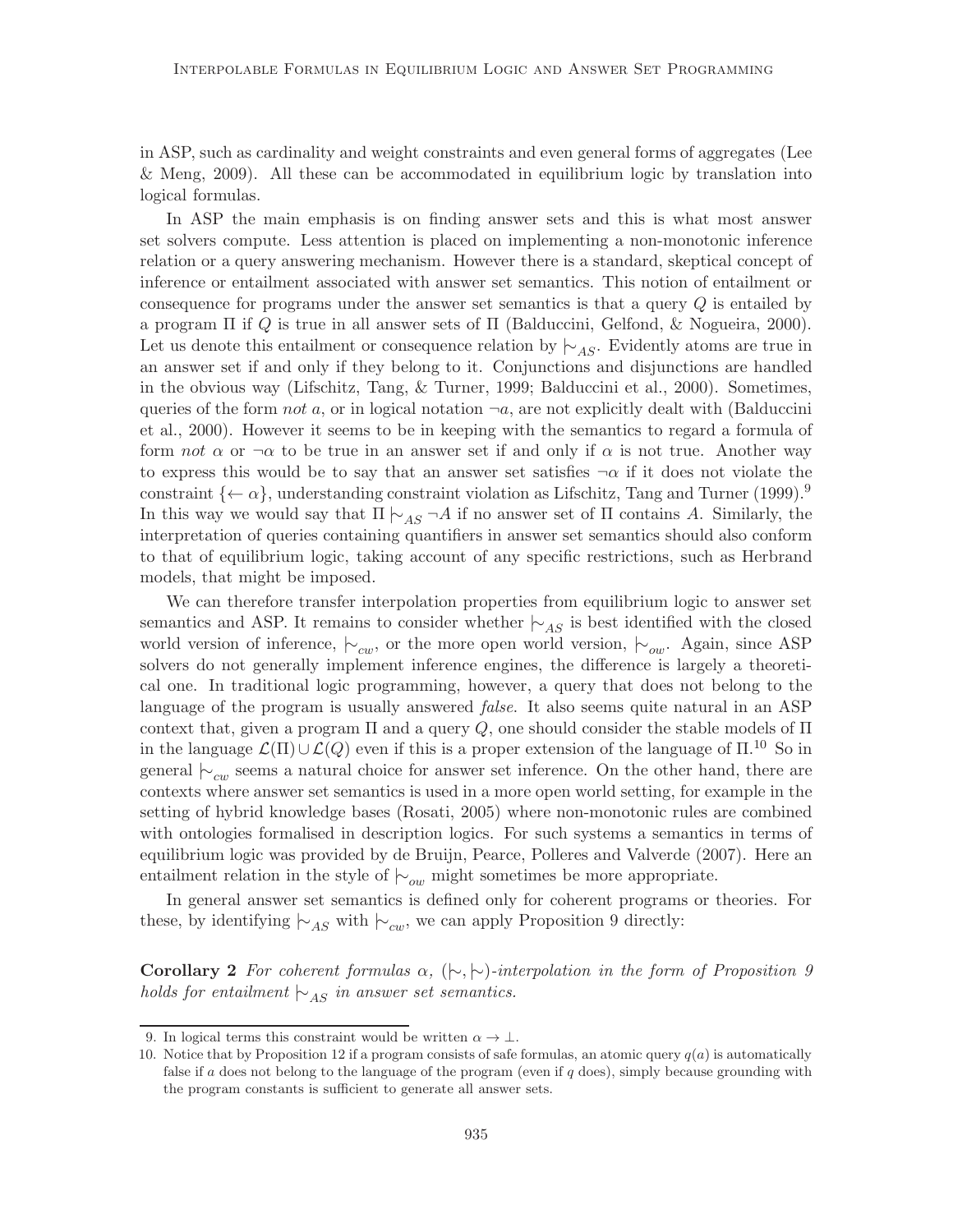# 7. An Application of Interpolation

The Interpolation property has been applied in various areas of computer science, notably in software specification (Bicarregui et al., 2001) and in the construction of formal ontologies (Lutz & Wolter, 2010). In both areas it is relevant to modularity issues. Here we discuss a simple application related to a concept described by Lutz and Wolter that we can adapt to the case of nonmonotonic logic programs.

One way to compare two theories is via their nonmonotonic consequence relations. When two theories produce the same answers for a given query language, we can call them *insepa*rable; this term is used in mathematical logic and also in the study of formal ontologies (Lutz & Wolter, 2010).

Let us say therefore that  $\Pi_1$  and  $\Pi_2$  are  $\mathcal L$ -inseparable if for any  $\varphi$  such that  $V(\varphi) \subseteq \mathcal L$ ,  $\Pi_1 \sim \varphi \Leftrightarrow \Pi_2 \sim \varphi.$ 

**Proposition 14** Let  $\Pi_1$  and  $\Pi_2$  be L-inseparable theories such that  $V(\Pi_1) = V(\Pi_2) = V$ , say. Then for any  $\mathcal{L}' \supset \mathcal{L}$  such that  $V \cap \mathcal{L}' \subseteq \mathcal{L}$ ,  $\Pi_1$  and  $\Pi_2$  are  $\mathcal{L}'$ -inseparable.

*Proof.* Assume that  $\Pi_1$  and  $\Pi_2$  are *L*-inseparable and that  $\mathcal{L}'$  is an extension of  $\mathcal{L}$  such that  $V \cap \mathcal{L}' \subseteq \mathcal{L}$ . Suppose  $\Pi_1 \mid \sim \varphi$ , where  $V(\varphi) = \mathcal{L}'$ . Suppose  $\mathcal{L}' \setminus V = \{B_1, \ldots B_n\}$ . By Proposition 7 there is an interpolant  $\gamma$  for  $(\Pi_1, \varphi)$  such that  $\gamma \models \neg B_1 \land ... \land \neg B_n \rightarrow \varphi$ . Since  $\Pi_1 \sim \gamma$  and  $V(\gamma) \subseteq \mathcal{L}$ , by  $\mathcal{L}$ -inseparability we have  $\Pi_2 \sim \gamma$ . By right absorption therefore  $\Pi_2 \sim \neg B_1 \wedge \ldots \wedge \neg B_n \to \varphi$ . However it is clear that  $B_1, \ldots B_n$  are false in all equilibrium models of  $\Pi_2$ , so  $\Pi_2 \sim \varphi$ . Repeating this argument with  $\Pi_1$  and  $\Pi_2$  interchanged shows that the theories are  $\mathcal{L}'$ -inseparable.

The above proof is similar to the argument given by Lutz and Wolter (2010) for Theorem 7 of that paper, applied to TBoxes in description logics. The property described is called there *robustness under signature extensions*. Notice however that, since  $|~\rangle$  is not in general transitive we cannot immediately infer from  $\Pi_2 \sim \gamma$  and  $\gamma \sim \varphi$  that also  $\Pi_2 \sim \varphi$ . This highlights the added strength of using explicitly the set  $\{B_1, \ldots, B_n\}$  and the property that HT forms a deductive basis for  $\vdash$ .

In the study of modularity and logical relations between programs in ASP, it is more common to compare their sets of answer sets rather than their consequence classes. However it turns out that the notion of inseparability is very close to a concept that has already been studied in ASP. Two theories or programs are said to be projectively equivalent if the projections of their answer sets onto a common sublanguage agree (Eiter, Tompits, & Woltran, 2005). Formally, let  $\Pi_1, \Pi_2$  be theories and  $\mathcal L$  be a signature such that  $\mathcal L \subseteq$  $V(\Pi_1) \cap V(\Pi_2)$ . Then  $\Pi_1$  and  $\Pi_2$  are said to be projectively equivalent relative to  $\mathcal L$  if  $E(\Pi_1)\upharpoonright_{\mathcal{L}} = E(\Pi_2)\upharpoonright_{\mathcal{L}}$ , where for any class of models  $\mathcal{K}, \mathcal{K}\upharpoonright_{\mathcal{L}} = \{\mathcal{M}\upharpoonright_{\mathcal{L}} : \mathcal{M} \in \mathcal{K}\}.$ 

**Proposition 15** Let  $\Pi_1, \Pi_2$  be theories and L a signature such that  $\mathcal{L} \subseteq V(\Pi_1) \cap V(\Pi_2)$ .  $\Pi_1$  and  $\Pi_2$  are projectively equivalent relative to  $\mathcal L$  if and only if they are  $\mathcal L$ -inseparable.

In other words these two concepts agree whenever  $\mathcal L$  is a common sublanguage of  $\Pi_1, \Pi_2$ . The main advantage of  $\mathcal{L}$ -inseparability is that it seems the more natural one to use if we want to consider signatures that extend the language of either program or theory.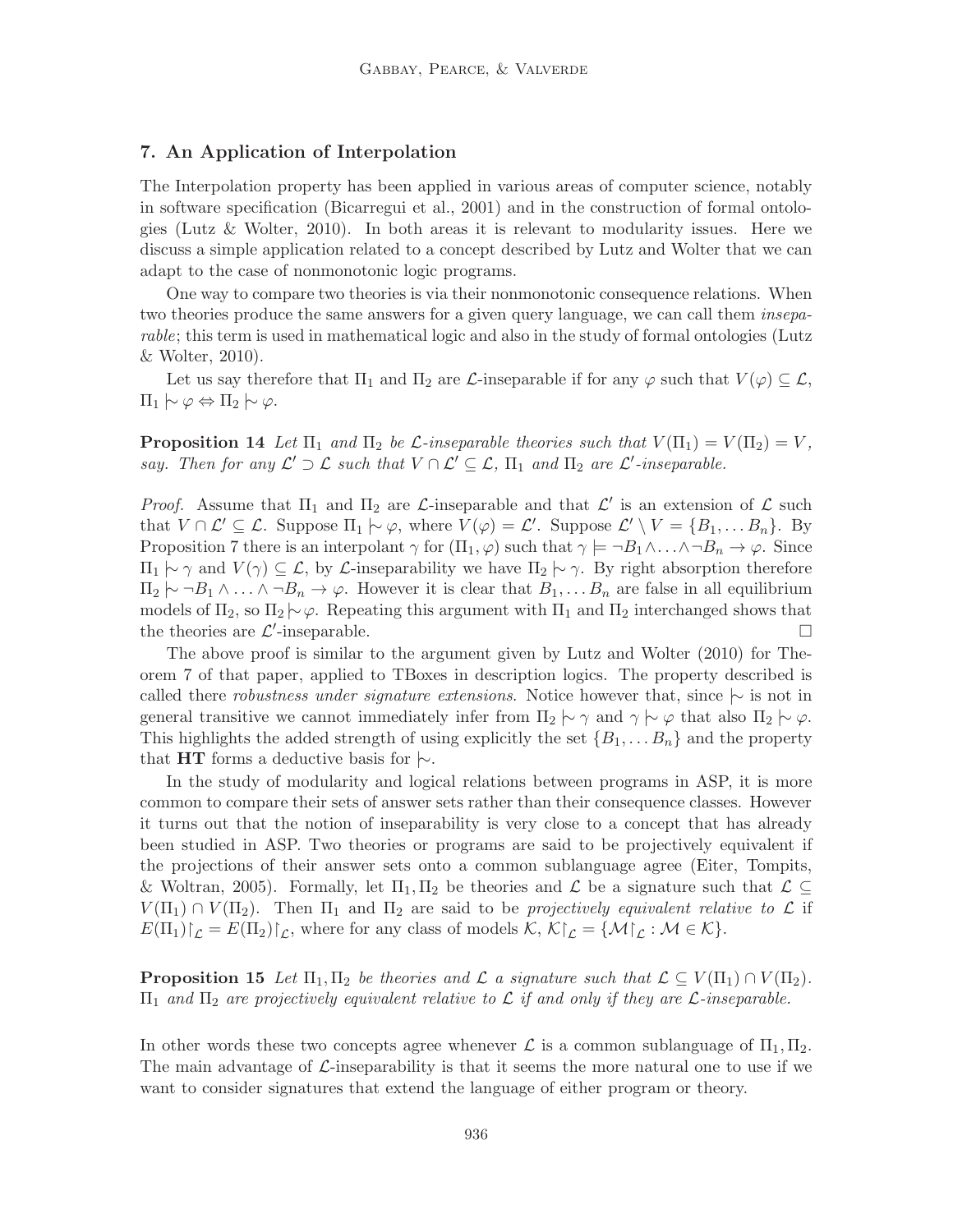### 8. Uniform Interpolation and Forgetting

A stronger form of interpolation known as uniform interpolation is also important for certain applications in computer science (Konev et al., 2009). As usual, given  $\alpha, \beta$  with  $\alpha \vdash \beta$ , we are interested in interpolants  $\gamma$  such that

$$
\alpha \vdash \gamma \And \gamma \vdash \beta \tag{9}
$$

where  $\gamma$  contains only predicate and constant symbols that belong to both  $\alpha$  and  $\beta$ . The difference now is that  $\gamma$  is said to be a *uniform interpolant* if (9) holds for any  $\beta$  in the same signature such that  $\alpha \vdash \beta$ . A logic is said to have the uniform interpolation property if such uniform interpolants exist for all  $\alpha$ ,  $\beta$ .

In classical propositional logic, the uniform interpolation holds, however it fails in first order classical logic and in many non-classical logics. It may hold when certain restrictions are placed on the theory language in which  $\alpha$  is formulated and on the query language containing  $\beta$ . For example it has been shown to hold for some description logics (Kontchakov et al., 2008) where such syntactic restrictions apply. Even in ASP it turns out that a form of uniform interpolation holds for a very restricted query language, essentially one that allows just instance retrieval. We can show this by using some known results in ASP about the concept of forgetting (Eiter & Wang, 2008) that is quite closely related to interpolation.

Variable forgetting, as studied by Eiter and Wang (2008), is concerned with the following problem. Given a disjunctive logic program  $\Pi$  and a certain atom a occurring in  $\Pi$ , construct a new program, to be denoted by  $\mathbf{forget}(\Pi, a)$ , that does not contain a but whose answer sets are in other respects as close as possible to those of Π. For the precise notion of closeness the reader is referred to paper of Eiter and Wang, however some consequences will be evident shortly. Eiter and Wang define  $\mathbf{forget}(\Pi, a)$  (as a generic term), show that such programs exist whenever  $\Pi$  is coherent, and provide different algorithms to compute such programs.

Given coherent  $\Pi$  and a in  $\Pi$ , the results **forget** $(\Pi, a)$ , of forgetting about a in  $\Pi$  may be different but are always answer set equivalent. Moreover for our purposes they satisfy the following key property, where  $\Pi$  is coherent, a, b are distinct atoms in  $\Pi$  and as usual  $\sim$ denotes nonmonotonic consequence,

$$
\Pi \mid \sim b \quad \Leftrightarrow \quad \mathbf{forget}(\Pi, a) \mid \sim b. \tag{10}
$$

showing that indeed the answer sets of  $\Pi$  and  $\textbf{forget}(\Pi, a)$  are closely related.

To establish a version of uniform interpolation for the case of disjunctive programs and simple, atomic queries, we need to show that we can always find a  $\Pi' = \operatorname{forget}(\Pi, a)$  such that  $\Pi$   $\sim$   $\Pi'$ . For this we can examine the first algorithm of Eiter and Wang for computing forget( $\Pi$ , a); this is also the simplest of the three algorithms presented. Let  $\Pi$  be a coherent program with rules of form  $(7)$  that we write as formulas of form  $(8)$  and let a be an atom in Π. The method for constructing a  $\Pi' = \textbf{forget}(\Pi, a)$  is as follows.

- 1. Compute the equilibrium models  $E(\Pi)$ .
- 2. Let E' be the result of removing a from each  $\mathcal{M} \in E(\Pi)$ .
- 3. Remove from E' any model that is non-minimal to form  $E''(=\{A_1,\ldots,A_m\}, \text{say}).$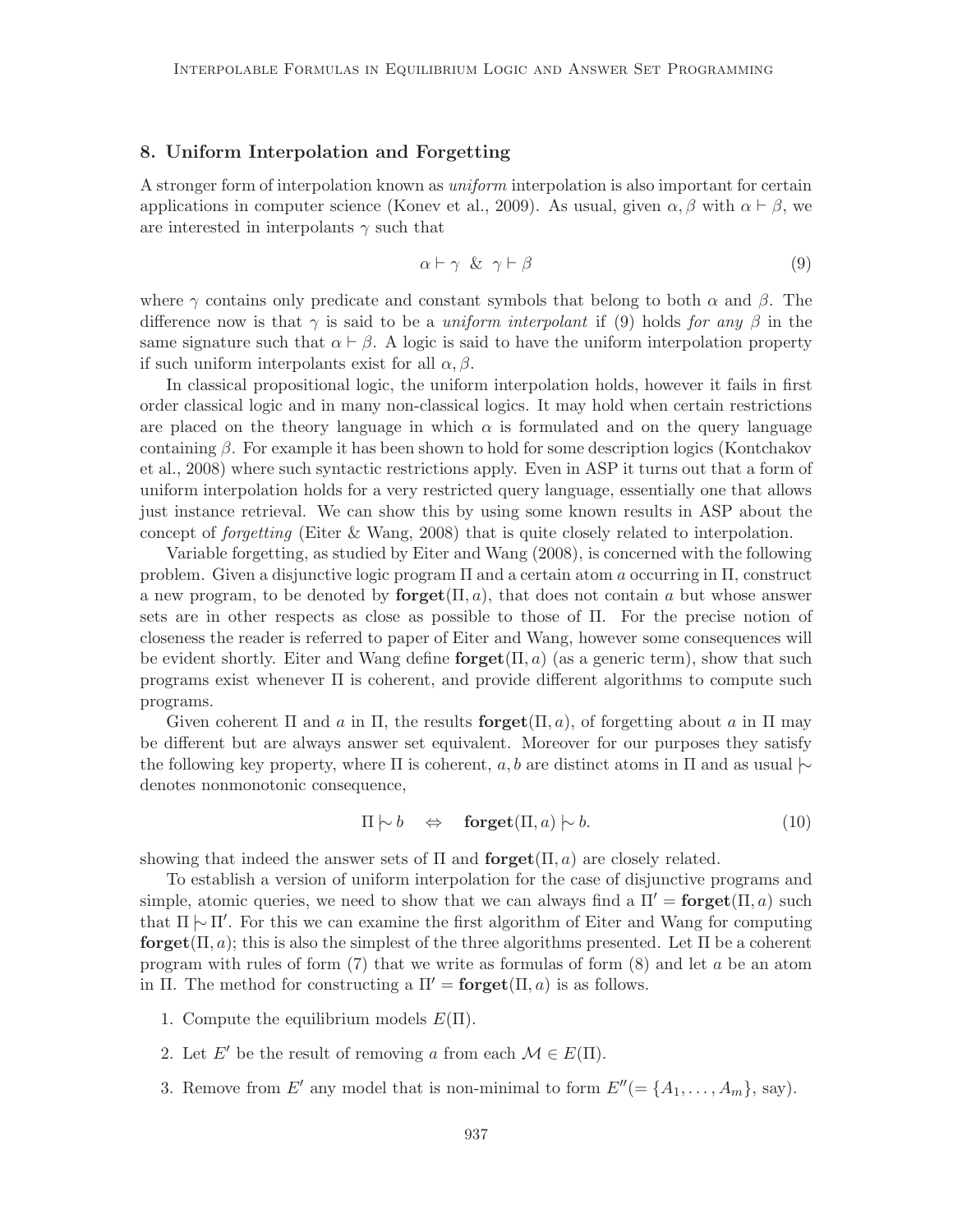- 4. Construct a program  $\Pi'$  whose answer sets are precisely  $\{A_1, \ldots, A_m\}$  as follows:
	- for each  $A_i$ , set  $\Pi_i = {\overline{A_i} \rightarrow a' : a' \in A_i}$ , where  $\overline{A_i} = V(\Pi) \setminus A_i$ .
	- Set  $\Pi' = \Pi_1 \cup \ldots \cup \Pi_m$ .

We can now verify the desired property. Let  $\mathcal L$  be the simple query language composed of conjunctions of literals.

Proposition 16 In equilibrium logic (or answer set programming) uniform interpolation holds for (coherent) disjunctive programs and queries in  $\mathcal{L}(V(\Pi))$ .

*Proof.* To prove the claim we shall show the following. Let  $\Pi$  be a coherent disjunctive program and let  $\mathcal{L} = \mathcal{L}(V)$  for some  $V \subseteq V(\Pi)$ . Then there is a program  $\Pi'$  such that  $V(\Pi') = V$  and for any  $\varphi \in \mathcal{L}$ ,

$$
\Pi \mid \sim \varphi \Rightarrow (\Pi \mid \sim \Pi' \And \Pi' \mid \sim \varphi)
$$

To begin, let  $\Pi$  and  $\varphi$  be as above with  $\Pi \sim \varphi$ . Let  $X = \{a_1, \ldots, a_n\} = V(\Pi) \setminus V$ . Then we choose  $\Pi'$  to be the result of forgetting about X in  $\Pi$ , defined by Eiter and Wang (2008) as follows:

$$
forget(\Pi, X) := forget(forget(forget(\Pi, a_1), a_2), \ldots, a_n),
$$

and it is shown there that the order of the atoms in  $X$  does not matter. Now we know by (10) that for any atom  $a \in V$  and any  $i = 1, n$ ,

$$
\Pi \mid \sim a \Leftrightarrow \mathbf{forget}(\Pi, a_i) \mid \sim a,\tag{11}
$$

therefore

$$
\Pi \mid \sim a \Rightarrow \mathbf{forget}(\Pi, X) \mid \sim a. \tag{12}
$$

Let  $\Pi'$  be **forget** $(\Pi, X)$  as determined by algorithm 1 of Eiter and Wang (2008) described above. It is easy to see by (11) and the semantics of  $\sim$  that (12) continues to hold where a is replaced by a negated atom  $\neg b$  and therefore also by any conjunction of literals since a conjunction is entailed only if each element holds in every equilibrium model.<sup>11</sup> So it remains to show that  $\Pi$   $\sim$   $\Pi'$ . Again, it will suffice to show this entailment for one member of the sequence **forget** $(\Pi, a_i)$  and since the order is irrelevant wlog we can choose the first element forget( $\Pi, a_1$ ) and show that  $\Pi$   $\sim$  forget( $\Pi, a_1$ ). We compute the programs  $\Pi_1, \ldots, \Pi_m$  as in the algorithm. Then we need to check that  $\Pi$   $\sim$   $\Pi$ <sub>i</sub> for any  $i = 1, n$ , i.e. that for each  $\mathcal{M} \in E(\Pi)$ ,  $\mathcal{M} \models {\lbrace \neg \overline{A_i} \rightarrow a' : a' \in A_i \rbrace}$ .

Consider  $\mathcal{M} \in E(\Pi)$  where  $\mathcal{M} = \langle T, T \rangle$ . We distinguish two cases. (i)  $A_i \subseteq T$ . Then  $\mathcal{M} \models a'$  for each  $a' \in A_i$ . It follows that  $\mathcal{M} \models \neg \overline{A}_i \rightarrow a'$  for each  $a' \in A_i$  and so  $\mathcal{M} \models {\neg \overline{A_i} \to a' : a' \in A_i}.$  Case (ii)  $A_i \not\subseteq T$ . Then T and  $A_i$  are incomparable. In particular we cannot have  $T \subset A_i$  by the minimality property of  $A_i$  obtained in step 3. Hence  $T \cap \overline{A}_i \neq \emptyset$ . Choose  $a'' \in T \cap \overline{A}_i$ . Then  $\mathcal{M} \models a''$ , so  $\mathcal{M} \not\models \neg a''$  and hence  $\mathcal{M} \not\models \neg \overline{A}_i$ . Consequently, for any  $a'$ ,  $\mathcal{M} \models \neg \overline{A}_i \to a'$  and so  $\mathcal{M} \models {\neg \overline{A}_i \to a' : a' \in A_i}$ . It follows that for any i,  $\Pi$   $\sim$   $\Pi_i$  and so by construction  $\Pi$   $\sim$   $\Pi'$ , which establishes the proposition.  $\Box$ 

<sup>11.</sup> As Eiter and Wang (2008) point out, if an atom b is true in some answer set of  $\text{forget}(\Pi, a)$ , then it must also be true in some answer set of Π, showing that (12) holds for literals.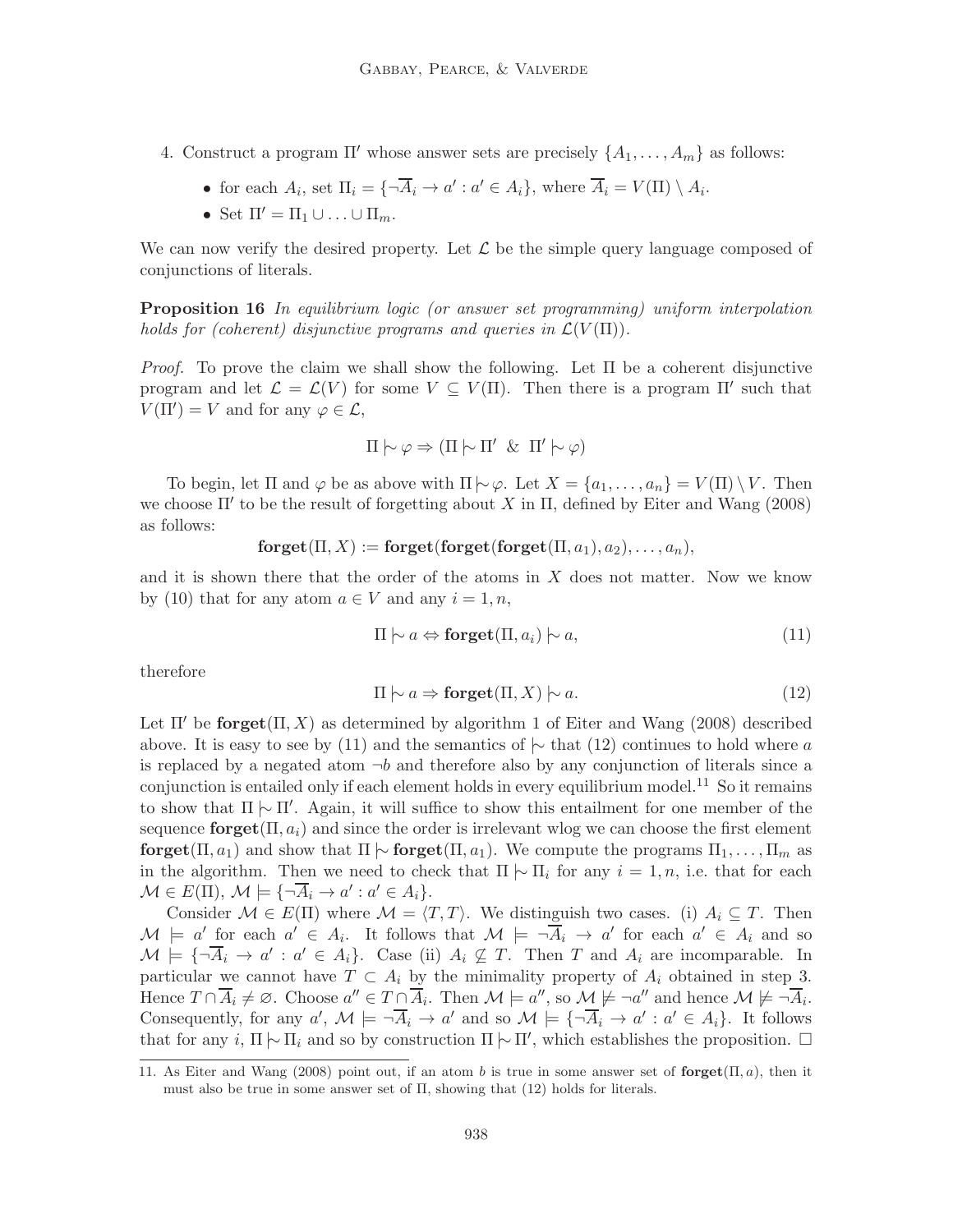# 8.1 Extending the Query Language

If we establish uniform interpolation in ASP using the method of forgetting, as defined by Eiter and Wang (2008), it seems clear that we cannot extend in a non-trivial way the expressive power of the query language  $\mathcal{L}$ . Since the method of forgetting a in  $\Pi$  removes non-minimal sets from  $E(\Pi)$  (once a has been removed), an atom b might be true in some equilibrium model of  $\Pi$  but not in any equilibrium model of **forget** $(\Pi, a)$ . Hence we might have a disjunction, say  $a \vee b$ , derivable from  $\Pi$  but not from **forget** $(\Pi, a)$ . Likewise, if we consider programs with variables in a first-order setting, we cannot in general extend  $\mathcal L$  to include existential queries.

On the other hand, the property of uniform interpolation certainly holds for any  $\mathcal{L}(V)$ even without the condition that  $V \subseteq V(\Pi)$ . Suppose that  $\Pi \sim \varphi$  where  $V(\varphi) \setminus V(\Pi) \neq \varnothing$ , say  $V(\varphi) \setminus V(\Pi) = \{b_1, \ldots, b_k\}.$  Then  $b_1, \ldots, b_k$  are false in all equilibrium models of  $\Pi$ . Trivially, if b is not in  $V(\Pi)$  we can regard the result of forgetting about b in  $\Pi$  as just  $\Pi$ . So we can repeat the proof of Proposition 16, but now setting  $X = \{V(\Pi) \setminus V\} \cup \{V \setminus V(\Pi)\}.$ All the relevant properties will continue to hold.

An interesting open question is whether we can extend the theory language to include more general kinds of program rules such as those allowing negation in the head. Accommodating these kinds of formulas would constitute an important generalisation since they amount to a normal form in equilibrium logic. However, the answer sets of such programs do not satisfy the minimality property that holds for the answer sets of disjunctive programs, so it is clear that the definition of forgetting would need to be appropriately modified - a task that we do not attempt here.

### 9. Literature and Related Work

The interpolation theorem for classical logic is due to Craig (1957); it was extended to intutionistic logic by Schütte (1962). Maksimova (1977) characterised the super-intuitionistic propositional logics possessing interpolation. A modern, comprehensive treatment of interpolation in modal and intuitionistic logics can be found in the monograph of Gabbay and Maksimova (2005).

In non-monotonic logics, interpolation has received little attention. A notable exception is an article (Amir, 2002) establishing some interpolation properties for circumscription and default logic. By the well-known relation between the answer sets of disjunctive programs and the extensions of corresponding default theories, he also derives a form of interpolation for ASP. With regard to answer set semantics, the approach of Amir is quite different from ours. Since it is founded on an analysis of default logic, it uses classical logic as an underlying base. So Amir's version of interpolation is a form of  $(3)$  where L is classical logic; there is no requirement that  $\vdash_L$  form a well-behaved sublogic of  $\mid\sim$ , e.g. a deductive base. As Amir remarks, one cannot deduce in general from property (4) that  $\alpha \sim \beta$ . However if L is classical logic one cannot even deduce  $\alpha \sim \beta$  from (3). More generally, there is no counterpart to our Proposition 1 in this case. Another difference with respect to our approach is that Amir does not discuss the nature of the  $\vdash$  relation for ASP in detail, in particular how to understand  $\Pi \sim \varphi$  in case  $\varphi$  contains atoms not present in the program Π. In fact, if we interpret  $\vdash_{AS}$  as in Section 6 above, it is easy to refute  $(\vdash, \vdash_L)$ -interpolation where L is classical logic. Let  $\Pi$  be the program  $B \leftarrow \neg A$  and q the query  $B \wedge \neg C$ . Then clearly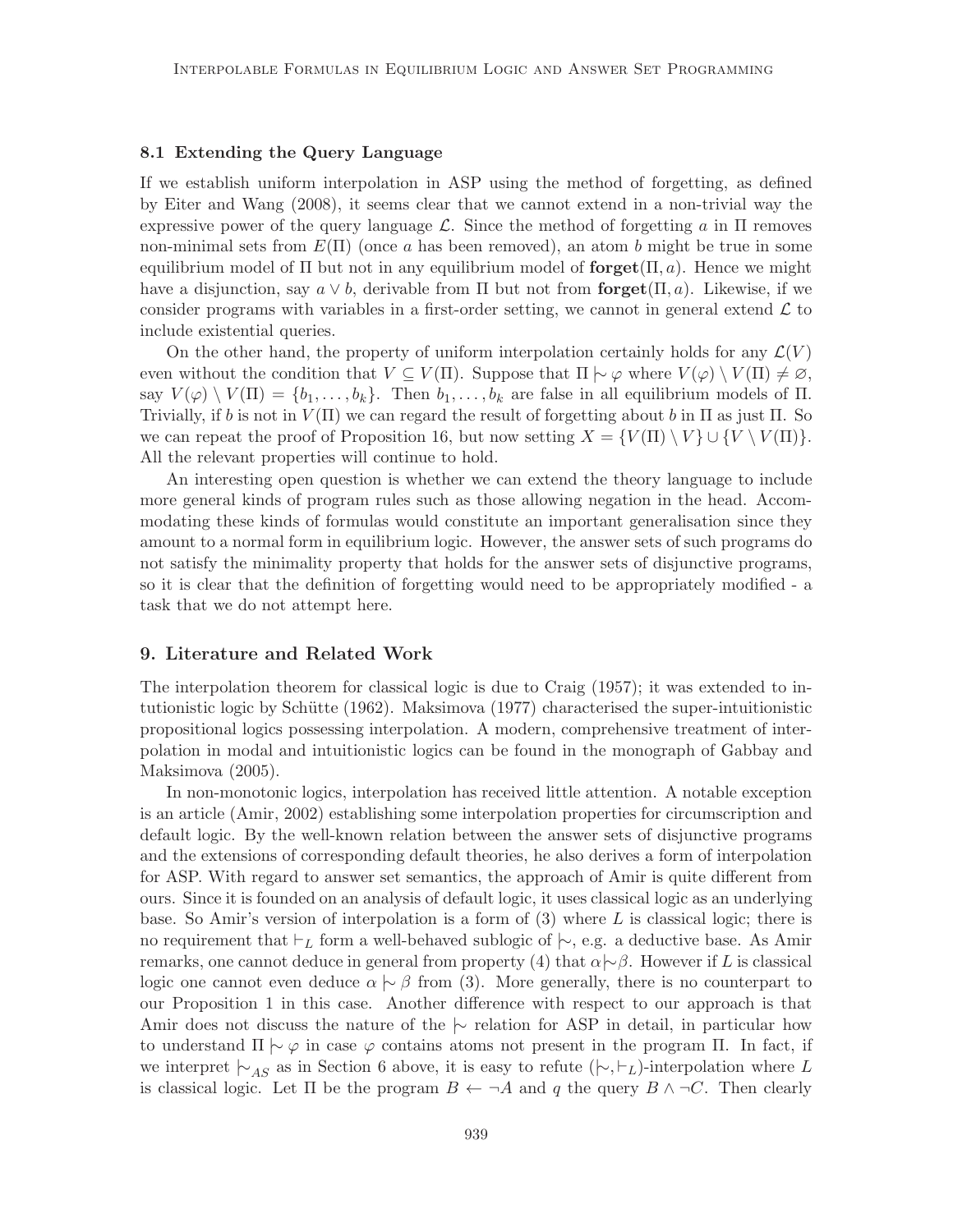$\Pi \vdash_{AS} q$ , but there is no formula in the vocabulary B that would classically entail  $\neg C$ . Under any interpretation of answer set inference such that atoms not in the program are regarded as false,  $(\n\sim, \vdash_L)$ -interpolation would be refuted.

# 10. Conclusions

We have discussed two kinds of interpolation properties for non-monotonic inference relations and shown that these properties hold in turn for the two different inference relations that we can associate with propositional equilibrium logic. In each case we use the fact that the collection of equilibrium models is definable in the logic  $HT$  of here-and-there and that this logic possesses the usual form of interpolation. One of the forms of inference studied seems to be in many cases an appropriate concept to associate with answer set programming, although in general ASP systems are not tailored to query answering or deduction. Using results of Eiter and Wang (2008) about variable forgetting in ASP, we could also show how the property of uniform interpolation holds for disjunctive programs and a restricted query language.

We have also discussed the interpolation property for first-order equilibrium logic based on a quantified version  $QHT$  of the logic of here-and-there, obtaining analogous results as for the propositional case whenever the collection of equilibrium models is definable. These positive results transfer to answer set programming under the assumption usually made in ASP systems that programs are *safe* and therefore have definable collections of answer sets. As we saw, the notion of safety can be quite generally defined for theories and is not limited to normal or disjunctive programs.

# Acknowledgments

David Pearce is partially supported by MEC projects TIN2009-14562-C05-02 and CSD2007- 00022. Agustín Valverde is partially supported by MEC project TIN2009-14562-C05-01, and Junta de Andalucia projects P09-FQM-05233 and TIC-115. The authors are grateful to the anonymous referees for helpful comments.

# References

- Amir, E. (2002). Interpolation theorems for nonmonotonic reasoning systems.. In *Proceed*ings of NMR'02, pp. 41–50.
- Balduccini, M., Gelfond, M., & Nogueira, M. (2000). A-prolog as a tool for declarative programming. In Proc. of SEKE 2000).
- Baral, C. (2003). Knowledge Representation, Reasoning and Declarative Problem Solving. Cambridge University Press.
- Bicarregui, J., Dimitrakos, T., Gabbay, D. M., & Maibaum, T. S. E. (2001). Interpolation in practical formal development. Logic Journal of the IGPL, 9(2).
- Bria, A., Faber, W., & Leone, N.  $(2008)$ . Normal form nested programs. In Hölldobler, S., Lutz, C., & Wansing, H. (Eds.), Proc. of JELIA'08, Vol. 5293 of LNCS, pp. 76–88. Springer.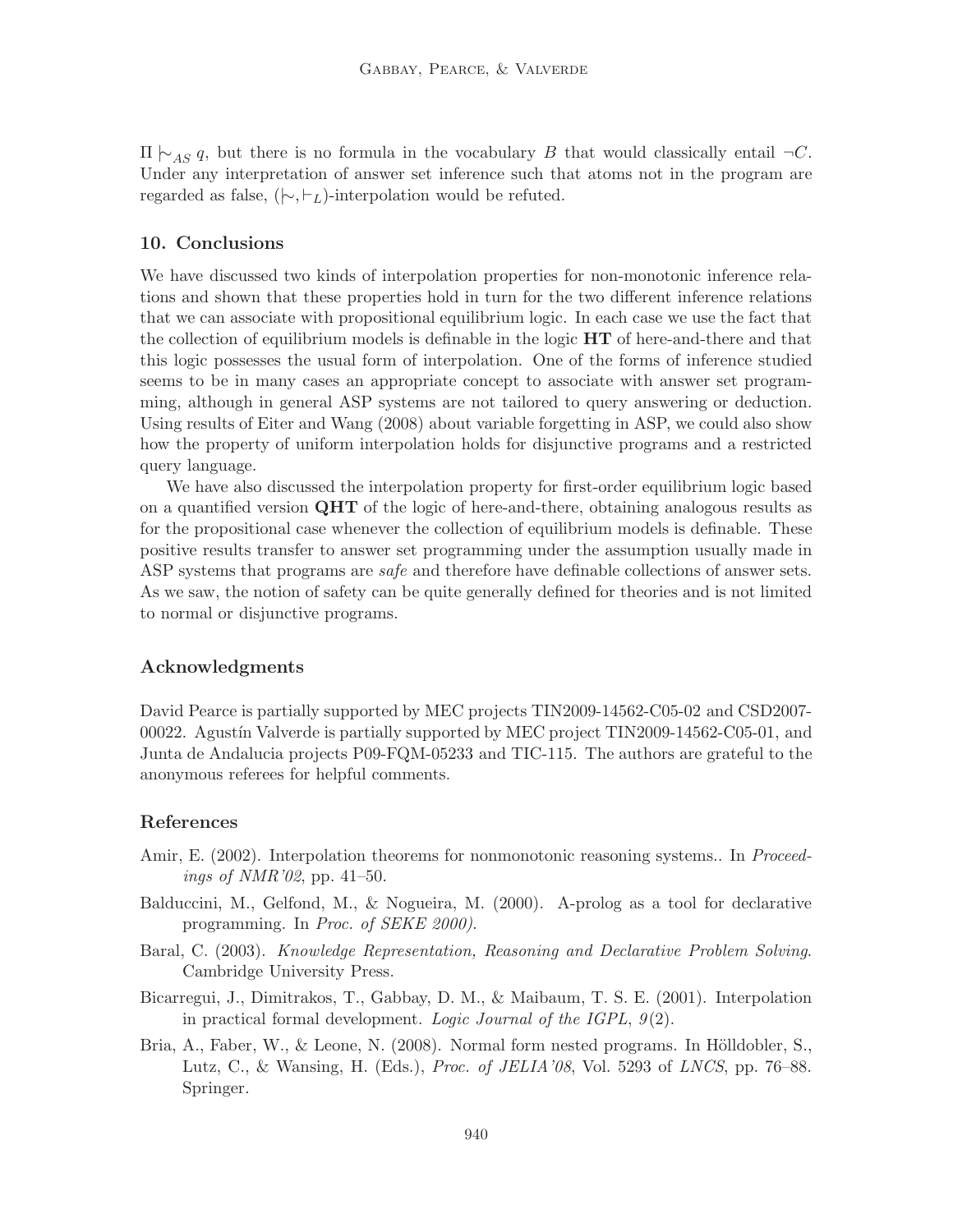- Cabalar, P., Pearce, D., & Valverde, A. (2009). A revised concept of safety for general answer set programs. In Erdem, E., Lin, F., & Schaub, T. (Eds.), Proc. of LPNMR'09, Vol. 5753 of LNCS, pp. 58–70. Springer.
- Craig, W. (1957). Linear reasoning. a new form of the herbrand-gentzen theorem.. J. Symb. Logic, 22, 250–268.
- de Bruijn, J., Pearce, D., Polleres, A., & Valverde, A. (2007). Quantified equilibrium logic and hybrid rules. In Marchiori, M., Pan, J. Z., & de Sainte Marie, C. (Eds.), Proc. of  $RR'07$ , Vol. 4524 of *LNCS*, pp. 58–72. Springer.
- Diaconescu, R., Goguen, J., & Stefaneas, P. (1993). Logical support for modularisation. In Logical Environments, pp. 83–130. Cambridge University Press.
- Dietrich, J. (1994). Deductive bases of nonmonononic inference operations. Ntz report, University of Leipzig.
- Eiter, T., Tompits, H., & Woltran, S. (2005). On solution correspondences in answer-set programming.. In Kaelbling, L. P., & Saffiotti, A. (Eds.), Proc. of IJCAI'05, pp. 97–102. Professional Book Center.
- Eiter, T., & Wang, K. (2008). Semantic forgetting in answer set programming. Artificial Intelligence, 172(14), 1644–1672.
- Ferraris, P. (2008). Logic programs with propositional connectives and aggregates. CoRR, abs/0812.1462.
- Ferraris, P., Lee, J., & Lifschitz, V. (2007). A new perspective on stable models. In Veloso, M. M. (Ed.), Proc. of IJCAI'07, pp. 372–379.
- Gabbay, D. M., & Maksimova, L. (2005). *Interpolation and Definability: Modal and Intu*itionistic Logic. Oxford University Press, USA.
- Gelder, A. V., Ross, K. A., & Schlipf, J. S. (1991). The well-founded semantics for general logic programs. Journal of ACM, 38(3), 620–650.
- Gelfond, M., & Lifschitz, V. (1988). The stable model semantics for logic programming. In Kowalski, R. A., & Bowen, K. (Eds.), Proc. of ICLP'88, pp. 1070–1080. The MIT Press.
- Gelfond, M., & Lifschitz, V. (1990). Logic programs with classical negation. In Warren, David H.D.; Szerdei, P. (Ed.), Proc. of ICLP'90, pp. 579–597. MIT Press.
- Gelfond, M., & Lifschitz, V. (1991). Classical negation in logic programs and disjunctive databases. New Generation Computing, 9, 365–385.
- Konev, B., Walther, D., & Wolter, F. (2009). Forgetting and uniform interpolation in largescale description logic terminologies. In Boutilier, C. (Ed.), Proc. of IJCAI'09, pp. 830–835.
- Kontchakov, R., Wolter, F., & Zakharyaschev, M. (2008). Can you tell the difference between dl-lite ontologies?. In Brewka, G., & Lang, J. (Eds.), Principles of Knowledge Representation and Reasoning: Proc. of KR'08, pp. 285–295. AAAI Press.
- Kunen, K. (1987). Negation in logic programming. Journal of Logic Programming,  $\chi(4)$ , 289–308.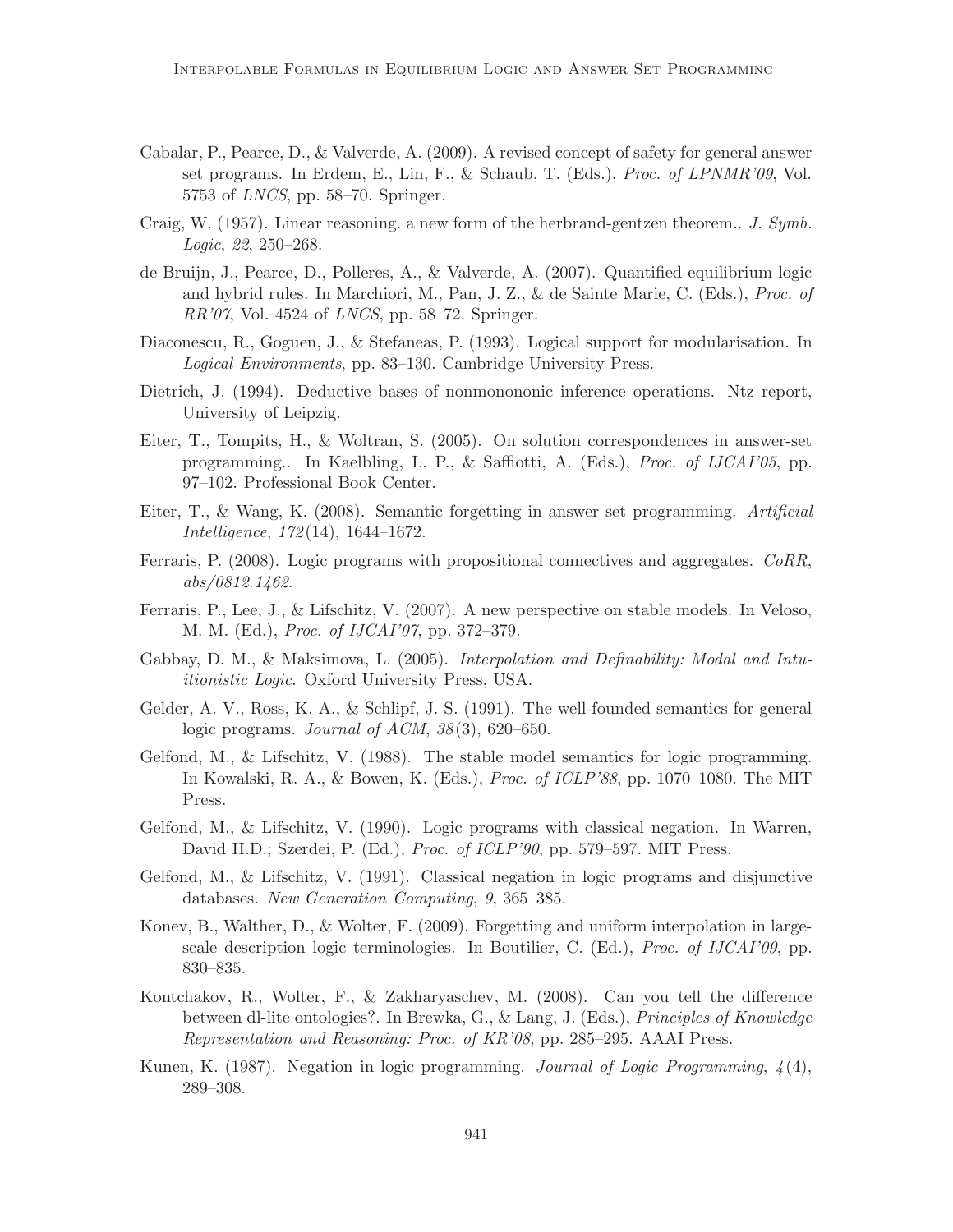- Lee, J., Lifschitz, V., & Palla, R. (2008a). A reductive semantics for counting and choice in answer set programming. In Fox, D., & Gomes, C. P. (Eds.), Proc. of AAAI'08, pp. 472–479. AAAI Press.
- Lee, J., Lifschitz, V., & Palla, R. (2008b). Safe formulas in the general theory of stable models (preliminary report). In de la Banda, M. G., & Pontelli, E. (Eds.), Proc. of ICLP'08, Vol. 5366 of LNCS, pp. 672–676. Springer.
- Lee, J., & Meng, Y. (2009). On reductive semantics of aggregates in answer set programming. In Erdem, E., Lin, F., & Schaub, T. (Eds.), Proc. of LPNMR'09, Vol. 5753 of LNCS, pp. 182–195. Springer.
- Lifschitz, V., Pearce, D., & Valverde, A. (2001). Strongly equivalent logic programs. ACM Transactions on Computational Logic, 2(4), 526–541.
- Lifschitz, V., Pearce, D., & Valverde, A. (2007). A characterization of strong equivalence for logic programs with variables. In Baral, C., Brewka, G., & Schlipf, J. S. (Eds.), Proc. of LPNMR'07, Vol. 4483 of LNCS, pp. 188–200. Springer.
- Lifschitz, V., Tang, L. R., & Turner, H. (1999). Nested expressions in logic programs. Annals of Mathematics and Artificial Intelligence, 25(3–4), 369–389.
- Lutz, C., & Wolter, F. (2010). Deciding inseparability and conservative extensions in the description logic el. Journal of Symbolic Computation, 45(2), 194–228.
- Maher, M. J. (1988). Equivalences of logic programs. In Foundations of Deductive Databases and Logic Programming., pp. 627–658. Morgan Kaufmann.
- Makinson, D. (1994). General patterns in nonmonotonic reasoning, pp. 35–110. Oxford University Press, Inc.
- Maksimova, L. (1997). Interpolation in superintuitionistic predicate logics with equality. Algebra and Logic, 36, 543–561.
- Maksimova, L. (1998). Interpolation in superintuitionistic and modal predicate logics with equality. In M.Kracht, de Rijke, M., Wansing, H., & Zakharyaschev, M. (Eds.), Advances in Modal Logic, Vol. I, pp. 133–141. CSLI Publications.
- Maksimova, L. (1977). Craig's interpolation theorem and amalgamable varieties. *Doklady* Akademii Nauk SSSR, 237(6), 1281–1284.
- McMillan, K. L. (2005). Applications of craig interpolants in model checking. In Halbwachs, N., & Zuck, L. D. (Eds.), Proc. of TACAS'05, Vol. 3440 of LNCS, pp. 1–12. Springer.
- Ono, H. (1983). Model extension theorem and craig's interpolation theorem for intermediate predicate logics. Reports on Mathematical Logic, 15, 41–58.
- Pearce, D. (1997). A new logical characterization of stable models and answer sets. In Dix, J., Pereira, L. M., & Przymusinski, T. C. (Eds.), Proc. of NMELP'96, Vol. 1216 of LNCS, pp. 57–70. Springer.
- Pearce, D. (2006). Equilibrium logic. Annals of Mathematics and Artificial Intelligence,  $\frac{1}{2}$ (1-2), 3-41.
- Pearce, D., de Guzmán, I. P., & Valverde, A. (2000). Computing equilibrium models using signed formulas. In Proc. of CL2000, Vol. 1861 of LNCS, pp. 688–703. Springer.